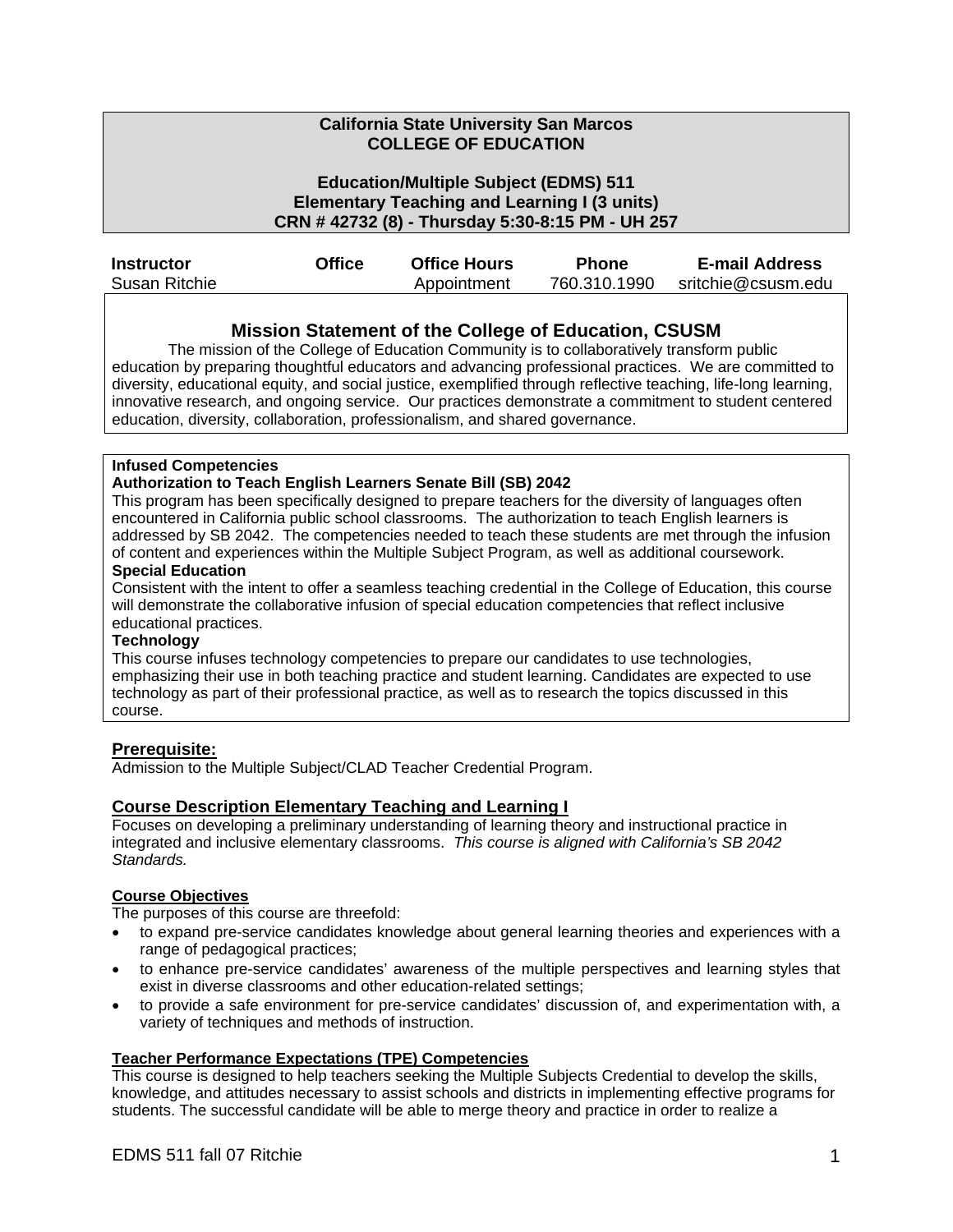comprehensive and extensive educational program for all students. The following TPE's are primarily addressed in this course:

TPE 6d – Engaging and supporting all learners (Student Study Team Assignment)

TPE 9 – Planning Instruction and Designing Learning Experiences for Students (Lesson Plan Assignment)

TPE 10- Instructional Time (Classroom Management Assignment and lesson plan)

#### **Required Text**

- Grant, Carl. A. & Gillette, Maureen. (2005). *Learning to Teach Everybody's Children: Equity, Empowerment and Education that is Multicultural.* Thomson & Wadsworth.
- Tomlinson, Carol Ann. (1999). *The Differentiated Classroom: Responding to the needs of all learners.* Alexandria, VA: Association for Supervision and Curriculum Development. (Available as an e-book online.)
- Turnbull A., Turnbull, R. & Wehmeyer, M.L. (2007). *Exceptional Lives: Special Education in Today's Schools, 5th Ed*. Upper Saddle River, New Jersey: Pearson, Merrill Prentice Hall.
- Villa, R. A. and Thousand, J. S. (2005). Creating an Inclusive School ( $2^{nd}$  ed.). Alexandria, VA: Association for Supervision and Curriculum Development.
- Task Stream Electronic Portfolio, Must register and pay fee online prior to first class @ www.TaskStream.com (register for duration of credential program).

#### **Optional text:**

- McCarney, Stephen B. (1993). *Pre-Referral Intervention Manual (2nd ed.)* Columbia, MO: Hawthorne Educational Services Inc.
- Choate, J. S. (2004) *Successful inclusive teaching (4rd ed.)* Needham, MA: Allyn & Bacon.

### **Authorization to Teach English Learners**

This credential program has been specifically designed to prepare teachers for the diversity of languages often encountered in California public school classrooms. The authorization to teach English learners is met through the infusion of content and experiences within the credential program, as well as additional coursework. Students successfully completing this program receive a credential with authorization to teach English learners. *(Approved by CCTC in SB 2042 Program Standards, August 02)* 

#### **Students with Disabilities Requiring Reasonable Accommodations**

Students with disabilities who require reasonable accommodations must be approved for services by providing appropriate and recent documentation to the Office of Disable Student Services (DSS). This office is located in Craven Hall 5205, and can be contacted by phone at (760) 750-4905, or TTY (760) 750-4909. Students authorized by DSS to receive reasonable accommodations should meet with me during office hours in order to ensure confidentiality.

#### **All-University Writing Requirement:**

In keeping with the All-University Writing Requirement, all 3 unit courses must have a writing component of at least 2,500 words. This will be met through written reactions and reflections related to assigned readings/assignments.

#### **Plagiarism**

As an educator, it is expected that each student will do his/her own work, and contribute equally to group projects and processes. Plagiarism or cheating is unacceptable under any circumstances. If you are in doubt about whether your work is paraphrased or plagiarized see the Plagiarism Prevention for Students website http://library.csusm.edu/plagiarism/index.html. If there are questions about academic honesty, please consult the University catalog.

#### **CSUSM Academic Honesty Policy**

Students will be expected to adhere to standards of academic honesty and integrity, as outlined in the Student Academic Honesty Policy. All written work and oral assignments must be original work. All ideas/materials that are borrowed from other sources must have appropriate references to the original sources. Any quoted material should give credit to the source and be punctuated with quotation marks.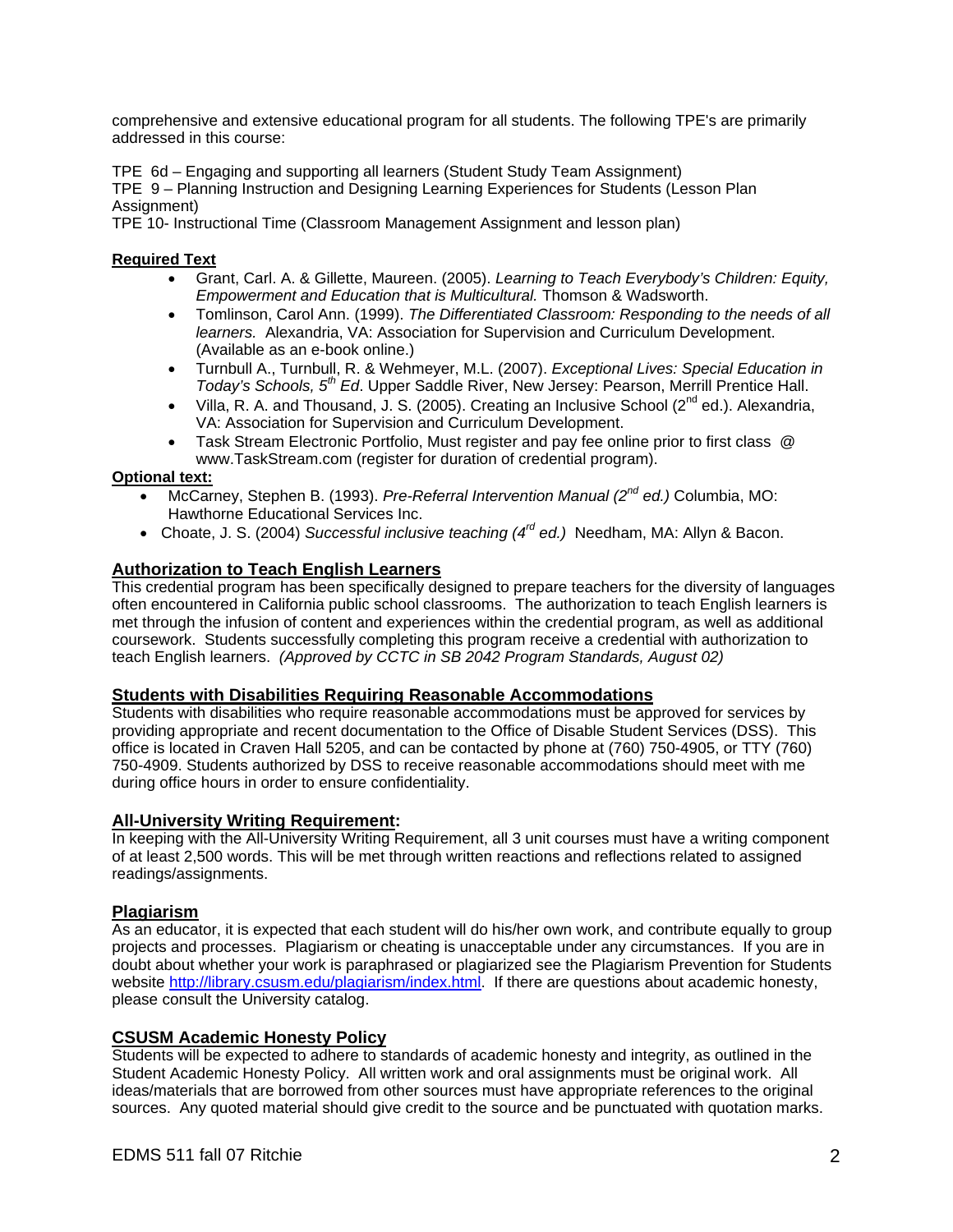Students are responsible for honest completion of their work including examinations. There will be no tolerance for infractions. If you believe there has been an infraction by someone in the class, please bring it to the instructor's attention. The instructor reserves the right to discipline any student for academic dishonesty in accordance with the general rules and regulations of the university. Disciplinary action may include the lowering of grades and/or the assignment of a failing grade for an exam, assignment, or the class as a whole."

Incidents of Academic Dishonesty will be reported to the Dean of Students. Sanctions at the University level may include suspension or expulsion from the University.

#### **E-mail & Online Discussion Protocol**

Email & On-Line Discussion Protocol Electronic correspondence (e-mail and on-line discussion) is a part of your professional interactions. If you need to contact instructor or other students, e-mail is often the easiest way to do so. It is my intention to respond to all received e-mails in a timely manner. Please be reminded that e-mail and on-line discussions are a very specific form of communication, with their own form of nuances and meanings. For instance, electronic messages sent with all upper case letters, major typos, or slang, often communicates more than the sender originally intended. With that said, please be mindful of all e-mail and on-line discussion messages you send, to your colleagues, to faculty members in the College of Education, or to persons within the greater educational community. All electronic messages should be crafted with professionalism and care. **Things to consider**: Would I say in person what this e-mail specifically says? How could this e-mail be misconstrued? Does this e-mail represent my highest self? Am I sending this e-mail to avoid a face-to-face conversation? In addition, if there is ever a concern with an electronic message sent to you, please talk to that person face-to-face to correct any confusion. For more guidance see Core Rules of Netiquette at *http://www.albion.com/netiquette/corerules.html* 

#### **College of Education Attendance Policy**

Due to the interactive nature of courses in the COE, and the value placed on the contributions of every student, students are expected to prepare for, attend, and participate in all classes. For extenuating circumstances contact the instructors **before** class is missed, and make arrangements to make up what was missed. **At minimum, a student must attend more than 80% of class time, or s/he may not receive a passing grade for the course. If a student misses two class sessions or is late (or leaves early) for more than three sessions, the highest possible grade earned will be a "C". Notification of absences does not allow students to assume they are automatically excused from class or making up missed class.** 

#### **Grading Policy**

All students will come prepared to class; readings and homework assignments are listed on the dates on which they are due.

All required work is expected to be on time. One grade level will be deducted for each class meeting for which it is late (e.g., an "A" assignment that is submitted one class session late will be marked down to a "B"). Unless prior instructor approval is secured, assignments will not be accepted three class sessions after which they are due. Exceptions will be handled on a case-by-case basis, as determined by the instructor. All work can be re-submitted for a higher grade with 5 points deducted: 20 point paper deducted to 15, 15 point paper deducted to 10.

All students will use Times Roman 12 fonts and double spaced on all written work. It is expected that students will proofread and edit their assignments prior to submission. Students will ensure that the text is error-free (grammar, spelling), and ideas are logically and concisely presented. The assignment's grade will be negatively affected as a result of this oversight. Each written assignment will be graded approximately 80% on content and context (detail, logic, synthesis of information, depth of analysis, etc.), and 20% on mechanics (grammar, syntax, spelling, format, uniformity of citation, etc.). All citations, where appropriate, will use American Psychological Association (APA) format. Consult American Psychological Association (APA) Manual,  $5<sup>fh</sup>$  edition for citation guidance. There is a requirement of at least 2500 written words for completion of the written assignments.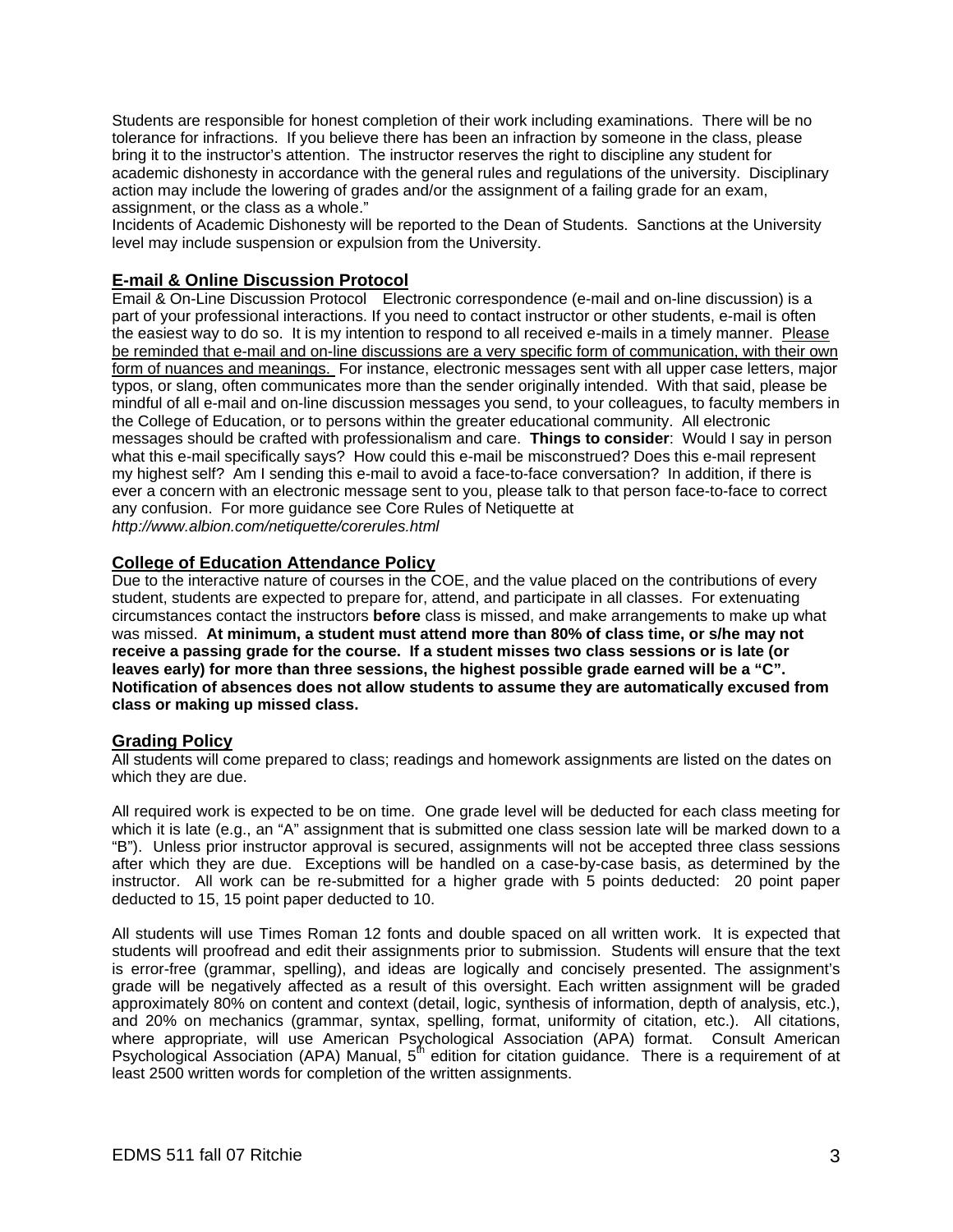Grading will also include a component of "professional demeanor." Students will conduct themselves in ways that are generally expected of those who are entering the education profession. This includes but is not limited to:

- On-time arrival to all class sessions;
- Advance preparation of readings and timely submission of assignments;
- Respectful participation in all settings (e.g., whole group, small group, in/outside of class);
- Carefully considered, culturally aware approaches to solution-finding.

| <b>Course Assignments</b>   |                               |
|-----------------------------|-------------------------------|
| Peer Teaching demonstration | 10 points                     |
| <b>Minority Report</b>      | 10 points                     |
| Lesson Plan                 | 30 points                     |
| <b>Student Study Team</b>   | 20 points                     |
| <b>Classroom Management</b> | 20 points                     |
| Electronic Portfolio        | 10 points                     |
| Attendance/Participation    | 135 points (each class=9 pts) |
| <b>Total</b>                | 235 points                    |
| <b>Grading Scale</b>        |                               |

| A= 228-235 | $B+=221-224$    | $C+= 211-213$   |             |                   |
|------------|-----------------|-----------------|-------------|-------------------|
| A-=225-227 | B=217-220       | $C = 207 - 210$ | $D=194-203$ | $F=193$ or lower. |
|            | $B = 214 - 216$ | $C = 204 - 206$ |             |                   |

Please note assignments are due whether or not you are present in class that day.

While this syllabus is carefully planned, it may be modified at any time in response to the needs and interests of the class.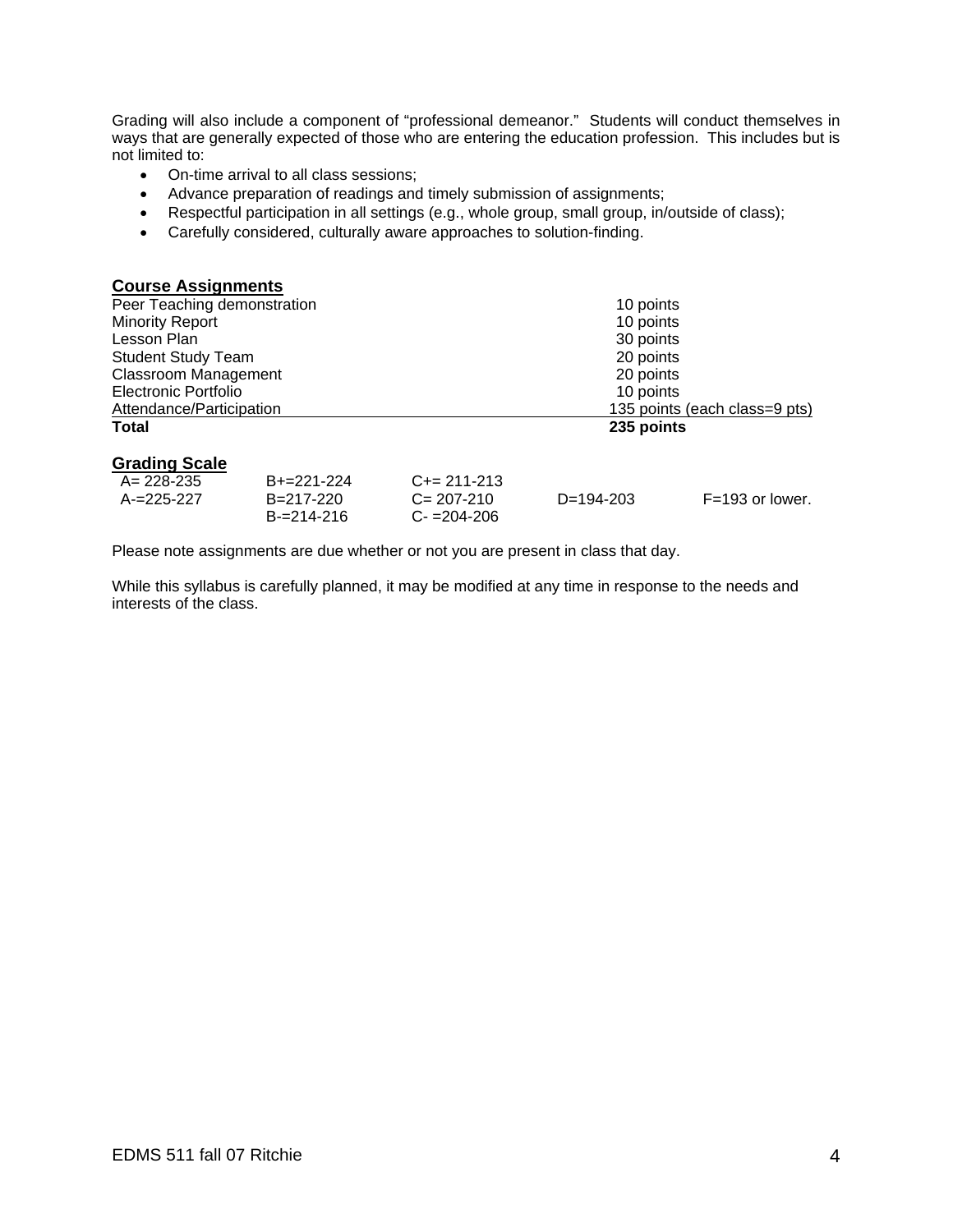| <b>PART 1:</b><br><b>LANGUAGE STRUCTURE AND</b><br>FIRST- AND SECOND-LANGUAGE<br><b>DEVELOPMENT</b>                                                | PART 2:<br><b>METHODOLOGY OF BILINGUAL</b><br><b>ENGLISH LANGUAGE</b><br>DEVELOPMENT, AND CONTENT<br><b>INSTRUCTION</b>           | <b>PART 3:</b><br><b>CULTURE AND</b><br><b>CULTURAL DIVERSITY</b>                                   |
|----------------------------------------------------------------------------------------------------------------------------------------------------|-----------------------------------------------------------------------------------------------------------------------------------|-----------------------------------------------------------------------------------------------------|
| I. Language Structure and Use:<br><b>Universals and Differences</b><br>(including the structure of English)                                        | I. Theories and Methods of<br><b>Bilingual Education</b>                                                                          | I. The Nature of Culture                                                                            |
| The sound systems of language<br>А.<br>(phonology)                                                                                                 | А.<br>Foundations                                                                                                                 | А.<br>Definitions of culture                                                                        |
| Word formation (morphology)<br>В.                                                                                                                  | Organizational models: What works<br><b>B.</b><br>for whom?                                                                       | <b>B.</b><br>Perceptions of culture                                                                 |
| Syntax<br>C.                                                                                                                                       | C.<br>Instructional strategies                                                                                                    | C.<br>Intra-group differences (e.g., ethnicity,<br>race, generations, and micro-cultures)           |
| Word meaning (semantics)<br>D.                                                                                                                     | II. Theories and Methods for Instruction<br>In and Through English                                                                | Physical geography and its effects on<br>D.<br>culture                                              |
| Language in context<br>Е.                                                                                                                          | Teacher delivery for both English<br>А.<br>language development and content<br>instruction                                        | Cultural congruence<br>Е.                                                                           |
| Written discourse<br>F.                                                                                                                            | Approaches with a focus on English<br><b>B.</b><br>language development                                                           | II. Manifestations of Culture: Learning<br><b>About Students</b>                                    |
| Oral discourse<br>G.                                                                                                                               | Approaches with a focus on content<br>C.<br>area instruction (specially designed<br>academic instruction delivered in<br>English) | What teachers should learn about their<br>А.<br>students                                            |
| Nonverbal communication<br>Н.                                                                                                                      | Working with paraprofessionals<br>D.                                                                                              | How teachers can learn about their<br>В.<br>students                                                |
| Language Change<br>ı.                                                                                                                              |                                                                                                                                   | C. How teachers can use what they learn<br>about their students (culturally<br>responsive pedagogy) |
| II. Theories and Factors in First- and<br><b>Second-Language Development</b>                                                                       | III. Language and Content Area<br><b>Assessment</b>                                                                               | III. Cultural Contact                                                                               |
| Historical and current theories and<br>А.<br>models of language analysis that have<br>implications for second-language<br>development and pedagogy | Purpose<br>А.                                                                                                                     | Concepts of cultural contact<br>А.                                                                  |
| <b>B.</b> Psychological factors affecting first- and<br>second-language development                                                                | Methods<br>В.                                                                                                                     | <b>B.</b><br>Stages of individual cultural contact                                                  |
| Socio-cultural factors affecting first- and<br>C.<br>second-language development                                                                   | State mandates<br>С.                                                                                                              | C.<br>The dynamics of prejudice                                                                     |
| Pedagogical factors affecting first- and<br>D.<br>second-language development                                                                      | Limitations of assessment<br>D.                                                                                                   | <b>D.</b> Strategies for conflict resolution                                                        |
| Political factors affecting first- and<br>Е.<br>second-language development                                                                        | Technical concepts<br>Е.                                                                                                          | IV. Cultural Diversity in U.S. and CA                                                               |
|                                                                                                                                                    |                                                                                                                                   | <b>Historical perspectives</b><br>А.                                                                |
|                                                                                                                                                    |                                                                                                                                   | Demography<br>В.                                                                                    |
|                                                                                                                                                    |                                                                                                                                   | Migration and immigration<br>C.                                                                     |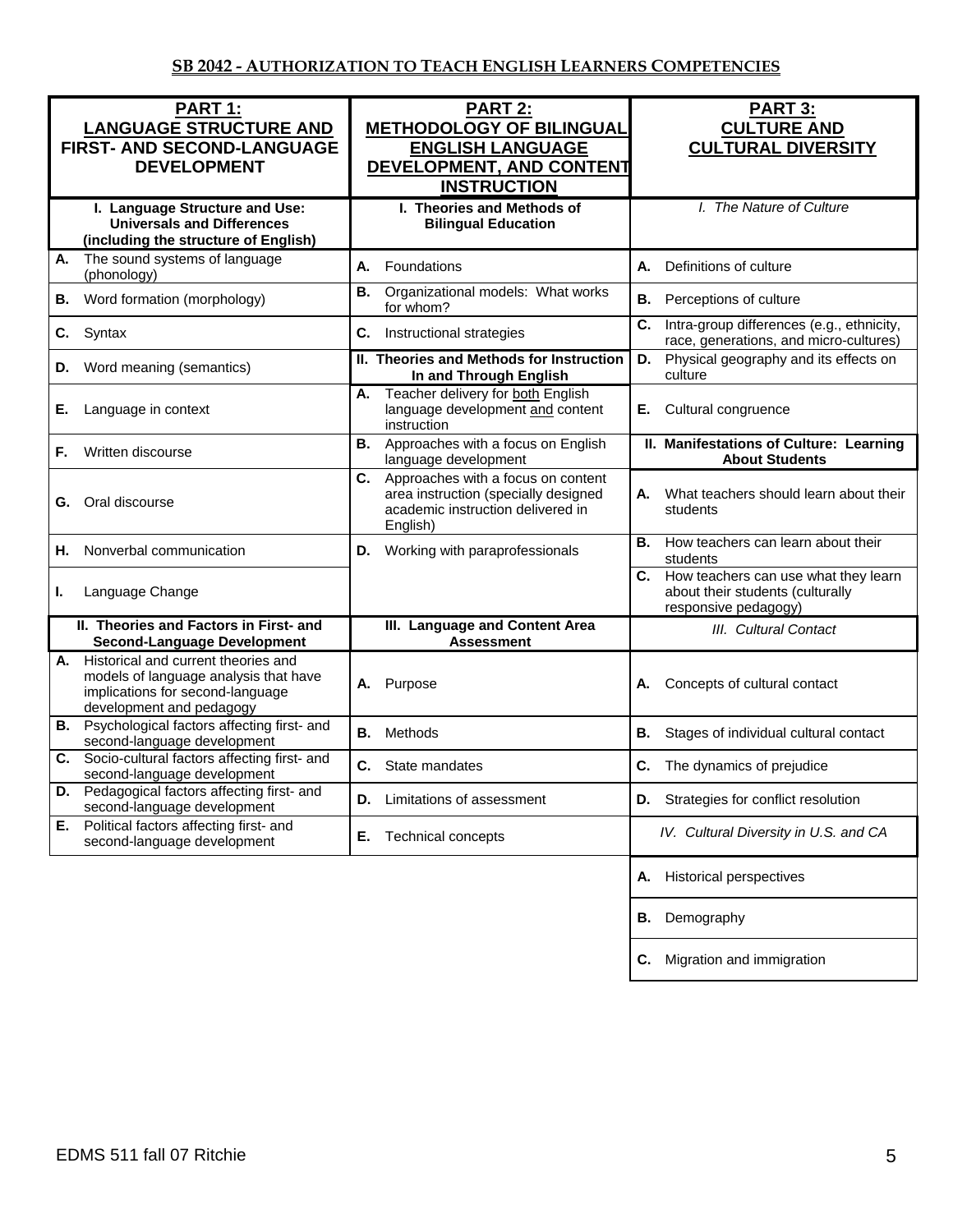## **Course Schedule/Outline**

| <b>Date</b>                            | <b>Topic</b>                                                                                                                              | <b>Reading / Assignment Due</b>                                                                                                                                                                     |
|----------------------------------------|-------------------------------------------------------------------------------------------------------------------------------------------|-----------------------------------------------------------------------------------------------------------------------------------------------------------------------------------------------------|
| Session 1<br>8/23/07                   | Intro/Course Overview<br><b>Community Building</b><br>Intro to Webct /Taskstream<br>Mandate for Educators-CSTP/TPE                        | No Readings                                                                                                                                                                                         |
| Session 2-<br>8/30/07                  | Lesson Planning<br>Universal Design<br>Differentiated Lesson Plan<br>Computer Lab-Taskstream/Lesson Ideas                                 | Villa/Thousand: Chapter 6<br>Grant: Chapter 4 ( PRESENTATION)                                                                                                                                       |
| Session 3<br>9/6/07<br>(off ground)    | Taskstream-first paragraph for TPE 6d, 9<br>& 10<br>(computer lab will be available)<br>Video- Freedom Writers-comments for<br>next class | See list of assignments in Webct:<br><b>Grant- Chapter 1 (discussion)</b><br>Turnbull- Chapter 1 & 2 (discussion)<br>TPE 6d,9 &10 -1 <sup>st</sup> paragraph due<br><b>Freedom Writers comments</b> |
| Session 4<br>9/13/07                   | Differentiated Lesson Plan<br>Differentiated Design-ELD/SDAIE                                                                             | Grant: Chapter 5 (PRESENTATION)<br>Turnbull: Chapter 3                                                                                                                                              |
| Session 5<br>9/20/07<br>(off ground)   | Finish Minority report with one peer edit<br>Peer review of Lesson Plan<br>Video- comments for next class                                 | <b>Minority Report Due</b><br>See list of assignments in Webct:<br>Villa/Thousand: Chapter 7b(discussion)<br>Handout (WebCT): Six Components of<br><b>SDAIE</b> (discussion)                        |
| Session 6<br>9/27/07                   | Minority Report activity<br>Group lesson presentations                                                                                    | Grant: Chapter 2 & 7<br><b>LESSON PLAN PRESENTATIONS</b>                                                                                                                                            |
| Session 7<br>10/4/07<br>(off ground)   | Complete final copy of lesson plan<br>View Classroom Management clips and<br>write up responses                                           | <b>Differentiated Lesson Plan Due</b><br>See Classroom Management webct<br>assignment                                                                                                               |
| Session 8<br>10/11/07                  | Classroom Management - Community<br>and Routines                                                                                          | Grant: Chapter 3 (PRESENTATION)                                                                                                                                                                     |
| Session 9<br>10/18/25                  | Classroom Management- Behavior<br>Management<br>First Day of School Discussion/Planning                                                   | Turnbull: Chapter 4 (PRESENTATION)                                                                                                                                                                  |
| Session 10<br>10/25/07<br>(off ground) | Complete final copy of classroom<br>management<br>Video-comments for next class                                                           | <b>Classroom Management Due</b><br>See list of assignments in webct                                                                                                                                 |
| Session 11<br>11/1/07                  | Intro to SST                                                                                                                              | Grant: Chapter 9 (PRESENTATION)                                                                                                                                                                     |
| Session 12<br>11/8/07<br>(off ground)  | Complete research for SST<br>Video- comments for next class                                                                               | See list of assignments in webct                                                                                                                                                                    |
| Session 13<br>11/15/07                 | <b>SST Completion</b>                                                                                                                     | Grant: Chapter 10(PRESENTATION)                                                                                                                                                                     |
| Session 14<br>11/29/07                 | <b>Diversity</b>                                                                                                                          | Grant: Chapter 11 (PRESENTATION)<br><b>SST Due</b>                                                                                                                                                  |
| Session 15<br>12/6/07                  | Course Review/Turn in work<br>TaskStream - assist student to uploaded<br>two assignments to their electronic<br>portfolio                 | <b>Taskstream Submission Due</b>                                                                                                                                                                    |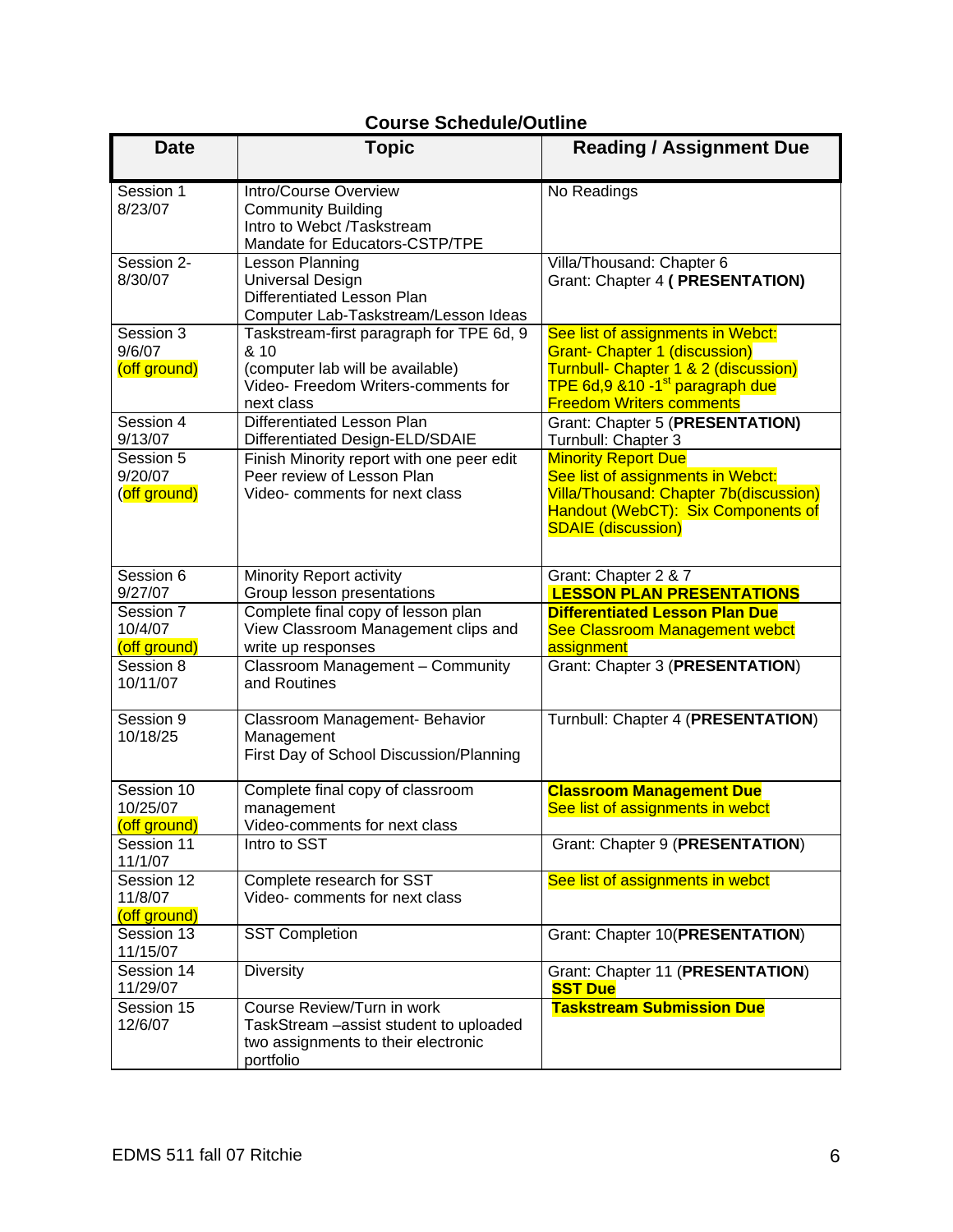| <b>Differentiated Lesson Plan</b> |                                                                                                                | 30 points |
|-----------------------------------|----------------------------------------------------------------------------------------------------------------|-----------|
| <b>Learner Objectives:</b>        | Teacher candidates will be able to design a lesson that differentiates content,                                |           |
|                                   | process and product to maximize learning for students with diverse needs.                                      |           |
| <b>A</b> 1                        | . The state of a state of the contract of the state of the state of the state of the state of the state of the |           |

**Assessment:** Teacher candidates will write a lesson plan that differentiates content, process, and product for students learning English, students that are accelerated learners, and students with special needs. A portion of the lesson will be taught to the class demonstrating the EL differentiation strategies.

**Preparation: Before beginning assignment teacher candidates read the following resources and demonstrate the ability to complete the prerequisite skills.**

| <b>Resources</b>       | Title and necessary information:                                                                                                                                                                          |
|------------------------|-----------------------------------------------------------------------------------------------------------------------------------------------------------------------------------------------------------|
| Textbooks              | Grant, Carl. A. & Gillette, Maureen. (2005). Learning to Teach Everybody's                                                                                                                                |
|                        | Children: Equity, Empowerment and Education that is Multicultural. Thomson &                                                                                                                              |
|                        | Wadsworth.                                                                                                                                                                                                |
|                        | Chapter 5                                                                                                                                                                                                 |
|                        | Turnbull A., Turnbull, R. & Wehmeyer, M.L. (2007). <i>Exceptional Lives: Special Education in</i><br>Today's Schools, 5 <sup>th</sup> Ed. Upper Saddle River, New Jersey: Pearson, Merrill Prentice Hall. |
|                        |                                                                                                                                                                                                           |
|                        | Villa, R. A. and Thousand, J. S. (2005). Creating an Inclusive School ( $2^{nd}$ ed.).                                                                                                                    |
|                        | Alexandria, VA: Association for Supervision and Curriculum Development.                                                                                                                                   |
|                        | Chapters 6 & 7                                                                                                                                                                                            |
| <b>Other Resources</b> | Choate, J. S. (2000) Successful inclusive teaching $(3^{rd}$ ed.). Needham, MA: Allyn & Bacon.<br>Chapters16                                                                                              |
|                        | Pierangelo, Roger, & Giuliani, George A. (2001). What Every Teacher Should Know about                                                                                                                     |
|                        | Students with Special Needs: Promoting Success in the classroom. Champaign, IL:                                                                                                                           |
|                        | Research press.                                                                                                                                                                                           |

**Prerequisite skills:** 

- Teacher candidates are able to write a lesson plan using the COE lesson format.
- Teacher candidates are able to differentiate curriculum and instruction based on content, process, and product as define by Carol Ann Tomlinson (1999).
- Teacher candidates are able to use information about students' readiness range (skills, reading, thinking & information), learning profiles, interests, talents, and culture to differentiate curriculum and instruction (Tomlinson, 1999).
	- Teacher candidates are able to identify strategies to meet the needs o
		- o Students learning English (including differentiation for Beginning, Intermediate, and Advanced levels)
		- o Student that are accelerated learners as referred to by Piergangelo & Giuliani (2001)
		- o Students that need special education support under IDEA &/or ADA as referred to by Choate (2000), Grant & Gillette (2005), Piergangelo & Giuliani (2001), Turnbull, Turnbull & Wehmeyer (2007). and Villa & Thousand (1995)

#### **Task Guidelines**

- Design a lesson plan using COE lesson format.
- Describe what you know about the learners and their context in detail. When describing students that are learning English and their levels of language acquisition, students that are accelerated learners, and students that need special education supports under IDEA &/or ADA include, readiness range (skills, reading, thinking & information), learning profiles, interests, talents, and culture for all students.
- Design a differentiated lesson plan. Consider the lesson you are revising, what content, process and products does the lesson incorporate? How could you revise the lesson to differentiate the content, process, or product for your students learning English, for your accelerated learners and your students with special needs? Address their individual needs based on their readiness (skills, reading, thinking & information), learning profile, interests, talents, and culture.
- Plan Implementation. Presentation of a portion of a lesson plan, You will work in a small group to present a portion of a lesson making sure your group has provided accommodations for ELL's. All students need to feel comfortable and supported to maximize learning. What will you do to create an environment so the whole community values differentiation?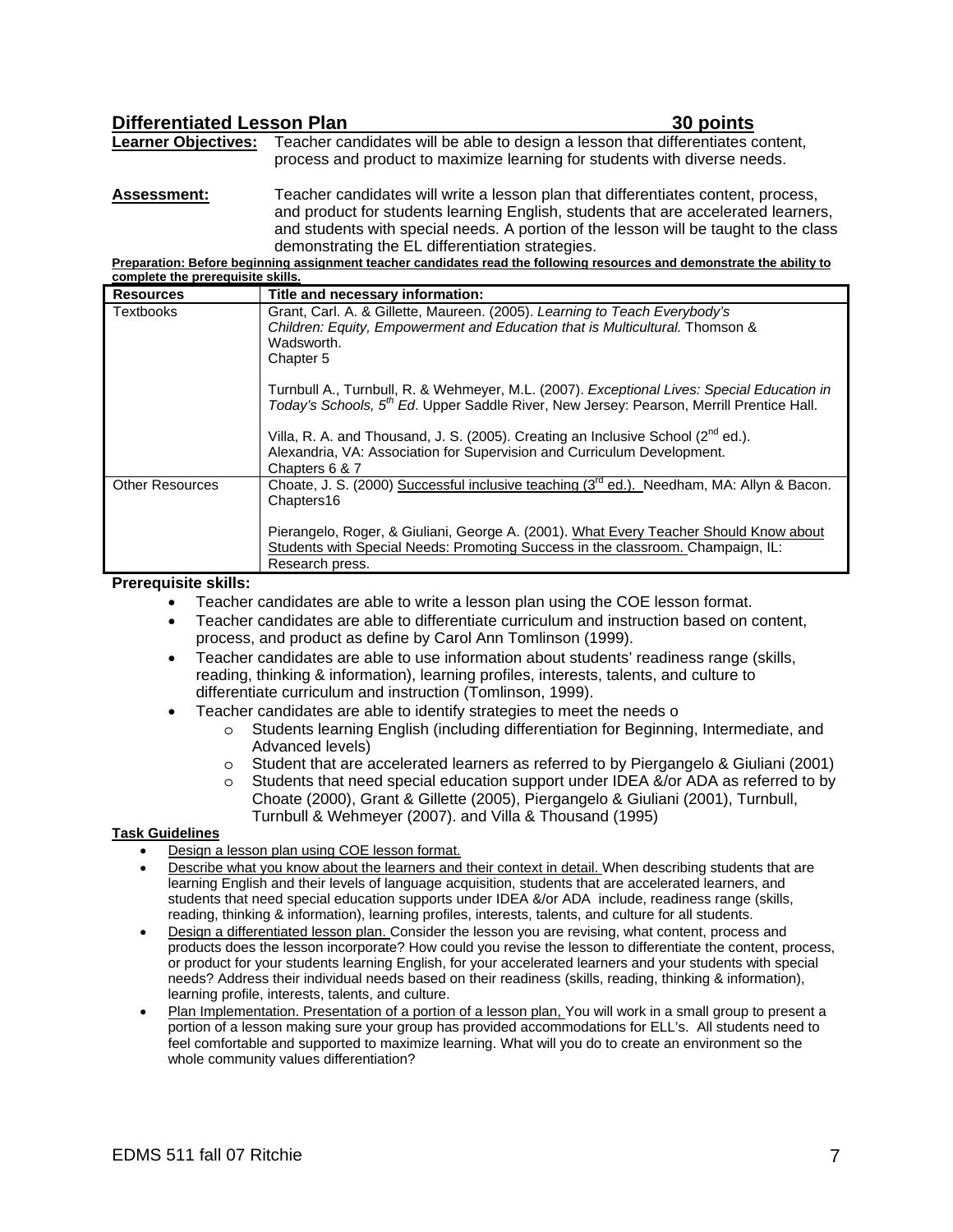# **Differentiated Lesson Plan Graphic Organizer**

| <b>Students with Special Needs</b>                                           |                                                                                                                                                                     |
|------------------------------------------------------------------------------|---------------------------------------------------------------------------------------------------------------------------------------------------------------------|
| Differentiation Strategy: What will teacher do to<br>meet the students needs | Assessment: What will the student do to<br>display learning with specific differentiation.<br>How will you assess students learning? What<br>criteria will you use? |
| <b>Content Differentiation</b>                                               |                                                                                                                                                                     |
| <b>Process Differentiation</b>                                               |                                                                                                                                                                     |
| <b>Product Differentiation</b>                                               |                                                                                                                                                                     |

#### **Students that are Accelerated Learners**

| Differentiation Strategy: What will teacher do to<br>meet the students needs | Assessment: What will the student do to<br>display learning with specific differentiation.<br>How will you assess students learning? What<br>criteria will you use? |
|------------------------------------------------------------------------------|---------------------------------------------------------------------------------------------------------------------------------------------------------------------|
| <b>Content Differentiation</b>                                               |                                                                                                                                                                     |
| <b>Process Differentiation</b>                                               |                                                                                                                                                                     |
| <b>Product Differentiation</b>                                               |                                                                                                                                                                     |

#### **Students Learning English - Beginning Level**

| Differentiation Strategy: What will teacher do to<br>meet the students needs | Assessment: What will the student do to<br>display learning with specific differentiation.<br>How will you assess students learning? What<br>criteria will you use? |
|------------------------------------------------------------------------------|---------------------------------------------------------------------------------------------------------------------------------------------------------------------|
| <b>Content Differentiation</b>                                               |                                                                                                                                                                     |
| <b>Process Differentiation</b>                                               |                                                                                                                                                                     |
| <b>Product Differentiation</b>                                               |                                                                                                                                                                     |

#### **Students Learning English – Intermediate Level**

| Differentiation Strategy: What will teacher do to<br>meet the students needs | Assessment: What will the student do to<br>display learning with specific differentiation.<br>How will you assess students learning? What<br>criteria will you use? |
|------------------------------------------------------------------------------|---------------------------------------------------------------------------------------------------------------------------------------------------------------------|
| <b>Content Differentiation</b>                                               |                                                                                                                                                                     |
| <b>Process Differentiation</b>                                               |                                                                                                                                                                     |
| <b>Product Differentiation</b>                                               |                                                                                                                                                                     |

#### **Students Learning English – Advanced Level**

| Differentiation Strategy: What will the teacher<br>do to meet the students' needs? | Assessment: What will the student do to<br>display learning with specific differentiation.<br>How will you assess students learning? What<br>criteria will you use? |
|------------------------------------------------------------------------------------|---------------------------------------------------------------------------------------------------------------------------------------------------------------------|
| <b>Content Differentiation</b>                                                     |                                                                                                                                                                     |
| <b>Process Differentiation</b>                                                     |                                                                                                                                                                     |
| <b>Product Differentiation</b>                                                     |                                                                                                                                                                     |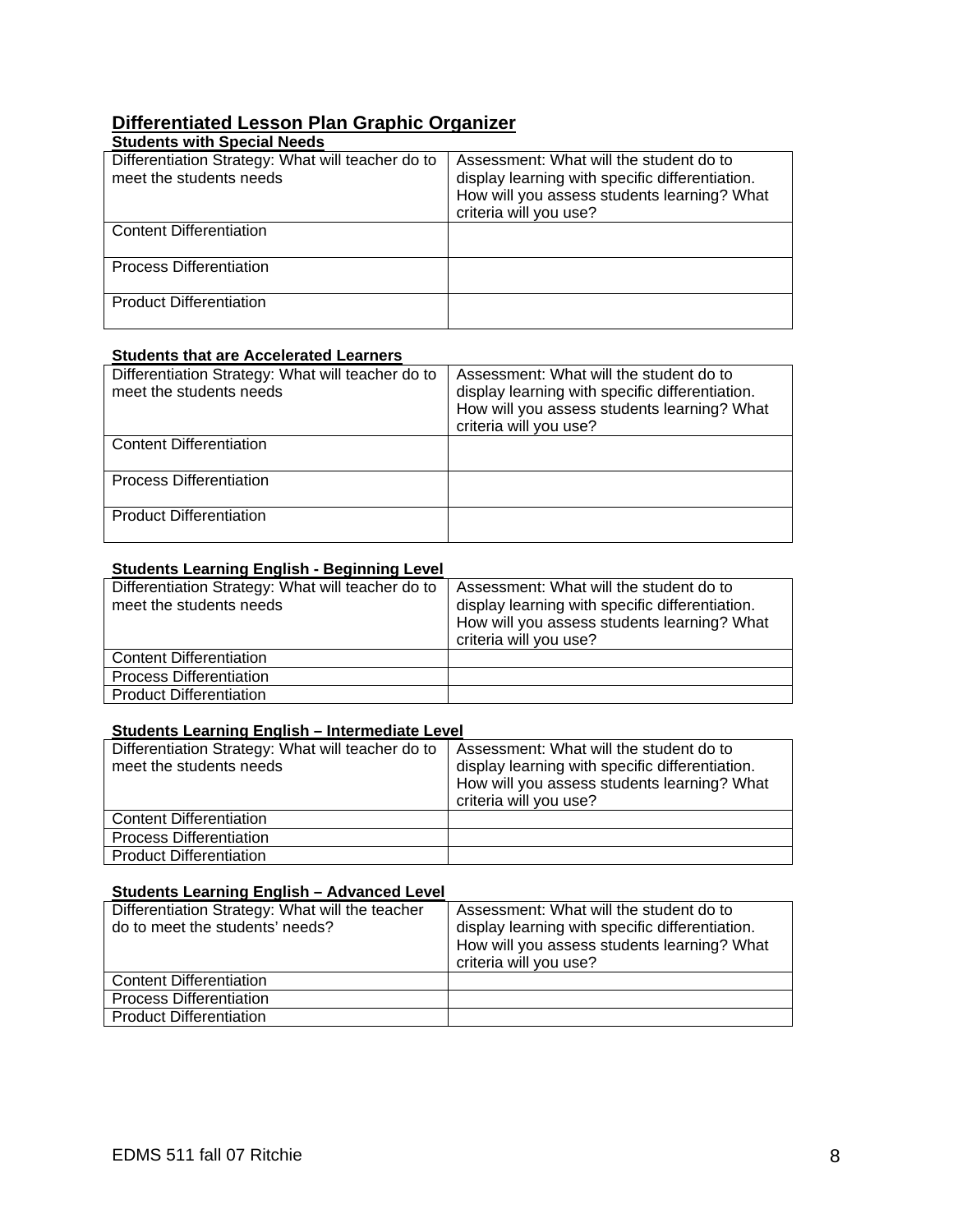## **Differentiated Lesson Plan Rubric**

| Elements                                                                                                                                      | Beginning to<br>Meet<br>Expectations<br>1 point                                                                                                                           | Approaching<br>Expectations<br>3 points                                                                                                                                             | Meets<br>Expectations<br>4 points                                                                                                                                              | <b>Excedes</b><br>Expectations<br>5 points                                                                                                                                        | Total<br>Points |
|-----------------------------------------------------------------------------------------------------------------------------------------------|---------------------------------------------------------------------------------------------------------------------------------------------------------------------------|-------------------------------------------------------------------------------------------------------------------------------------------------------------------------------------|--------------------------------------------------------------------------------------------------------------------------------------------------------------------------------|-----------------------------------------------------------------------------------------------------------------------------------------------------------------------------------|-----------------|
| <b>Facts About</b><br>Learners                                                                                                                | Identify number<br>of students that<br>are learning<br>English,<br>students that<br>are accelerated,<br>and students<br>with special ed.<br>labels under<br>IDEA &/or ADA | & describe<br>each students'<br>readiness<br>range (skills,<br>reading,<br>thinking &<br>information),<br>learning<br>profiles,<br>interests,<br>talents, and<br>culture            | & identify the<br>students<br>educational<br>implications<br>based on their<br>label and their<br>readiness range,<br>learning profiles,<br>interests, talents,<br>and culture | & integrates<br>that<br>information<br>into the<br>lesson plan.                                                                                                                   |                 |
| Content<br>Differentiation:<br>modifications for<br>curriculum, materials<br>& goals                                                          | $1 - 2$<br>modifications for<br>1-50% of<br>students                                                                                                                      | $3 - 4$<br>modifications<br>for 51-74% of<br>students                                                                                                                               | 4 modifications<br>for 75-100% of<br>students                                                                                                                                  | 5 or more<br>modifications<br>for 75-100%<br>of students                                                                                                                          |                 |
| Process<br>Differentiation:<br>modifications for<br>teaching/learning<br>process (include<br>environment and<br>management<br>considerations) | $1 - 2$<br>modifications for<br>1-50% of<br>students                                                                                                                      | $3 - 4$<br>modifications<br>for 51-74% of<br>students                                                                                                                               | 4 modifications<br>for 75-100% of<br>students                                                                                                                                  | 5 or more<br>modifications<br>for 75-100%<br>of students                                                                                                                          |                 |
| Product<br>Differentiation:<br>modifications for<br>assessment                                                                                | $1 - 2$<br>modifications for<br>1-50% of<br>students                                                                                                                      | $3 - 4$<br>modifications<br>for 51-74% of<br>students                                                                                                                               | 4 modifications<br>for 75-100% of<br>students                                                                                                                                  | 5 or more<br>modifications<br>for 75-100%<br>of students                                                                                                                          |                 |
| Differentiation<br>Implementation                                                                                                             | <b>Differentiations</b><br>provided for<br>some students,<br>but not all                                                                                                  | Differentiation<br>is used in a way<br>that highlights<br>students'<br>differences but<br>does not help<br>students to feel<br>important and<br>valuable<br>members of<br>community | Differentiation<br>strategies are in<br>place for all<br>students.                                                                                                             | <b>Differentiation</b><br>strategies are<br>seamless and<br>in place for all<br>students, so<br>that students<br>feel important<br>and valuable<br>members of<br>the<br>community |                 |
| Presentation                                                                                                                                  | Presentation of<br>lesson only<br>included one<br>differentiation<br>strategy.                                                                                            | Presentation of<br>lesson only<br>included two<br>differentiation<br>strategies.                                                                                                    | Presentation of<br>lesson includes<br>three specific<br>differentiation<br>strategies.                                                                                         | Presentation<br>of lesson<br>included<br>many<br>differentiation<br>strategies.                                                                                                   |                 |
| <b>Total points</b>                                                                                                                           |                                                                                                                                                                           |                                                                                                                                                                                     |                                                                                                                                                                                |                                                                                                                                                                                   | /30             |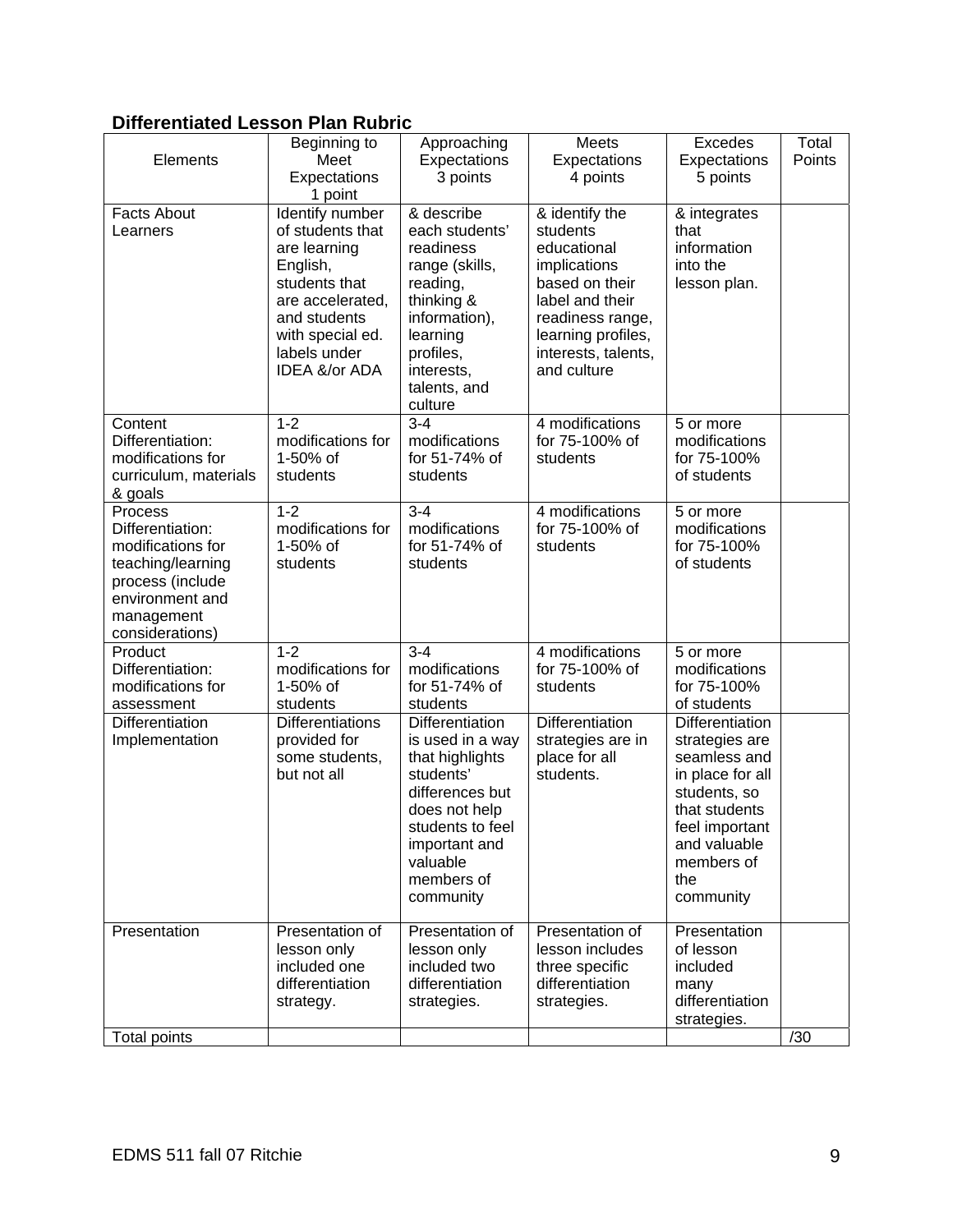|                                | WHAT?                                                                                                                                                                                                                                                                                                                                                                                                                                                                                                                                                                                                                                                                                                                                                                              |  |  |  |
|--------------------------------|------------------------------------------------------------------------------------------------------------------------------------------------------------------------------------------------------------------------------------------------------------------------------------------------------------------------------------------------------------------------------------------------------------------------------------------------------------------------------------------------------------------------------------------------------------------------------------------------------------------------------------------------------------------------------------------------------------------------------------------------------------------------------------|--|--|--|
| <b>BEFORE</b><br><b>LESSON</b> | Facts about the learner<br>Content/Context<br>Product/Assessment<br>Management/Discipline considerations                                                                                                                                                                                                                                                                                                                                                                                                                                                                                                                                                                                                                                                                           |  |  |  |
|                                | I<br>N<br>T<br>Anticipatory set<br>$\Omega$                                                                                                                                                                                                                                                                                                                                                                                                                                                                                                                                                                                                                                                                                                                                        |  |  |  |
| <b>DURING</b><br><b>LESSON</b> | <b>Teacher Input</b><br><b>Direct Instruction</b><br>$\Omega$<br>Modeling<br>$\circ$<br>Exemplars/Non-Exemplars<br>Ξ<br>Demonstration<br>T<br>H<br>Guided Practice/Progress Modeling<br>$\mathbf R$<br>Scaffolds and Supports<br>$\circ$<br>$\mathbf O$<br>Monitor and Adjust, if needed<br>$\circ$<br>U<br>Check for understanding<br>$\circ$<br>G<br>H<br><b>Independent Practice/Formative Assessment</b><br><b>Benchmark Criteria for Assessment</b><br>$\Omega$<br><b>Closure/Summative Assessment</b><br>Students summarize learning<br>$\circ$<br>Check that objectives were met<br>O<br>Transfer<br>B<br>E<br><b>Extension Activities</b><br>$\Omega$<br>Y<br><b>Research Projects</b><br>$\mathbf O$<br>Home Fun<br>$\mathbf N$<br><b>Enrichment Activities</b><br>٠<br>D |  |  |  |
| <b>AFTER</b><br><b>LESSON</b>  | Reflection<br>$\bullet$<br>Successes to repeat<br>O<br>Revisions to make<br>O                                                                                                                                                                                                                                                                                                                                                                                                                                                                                                                                                                                                                                                                                                      |  |  |  |

## **Universal Backwards Lesson Design**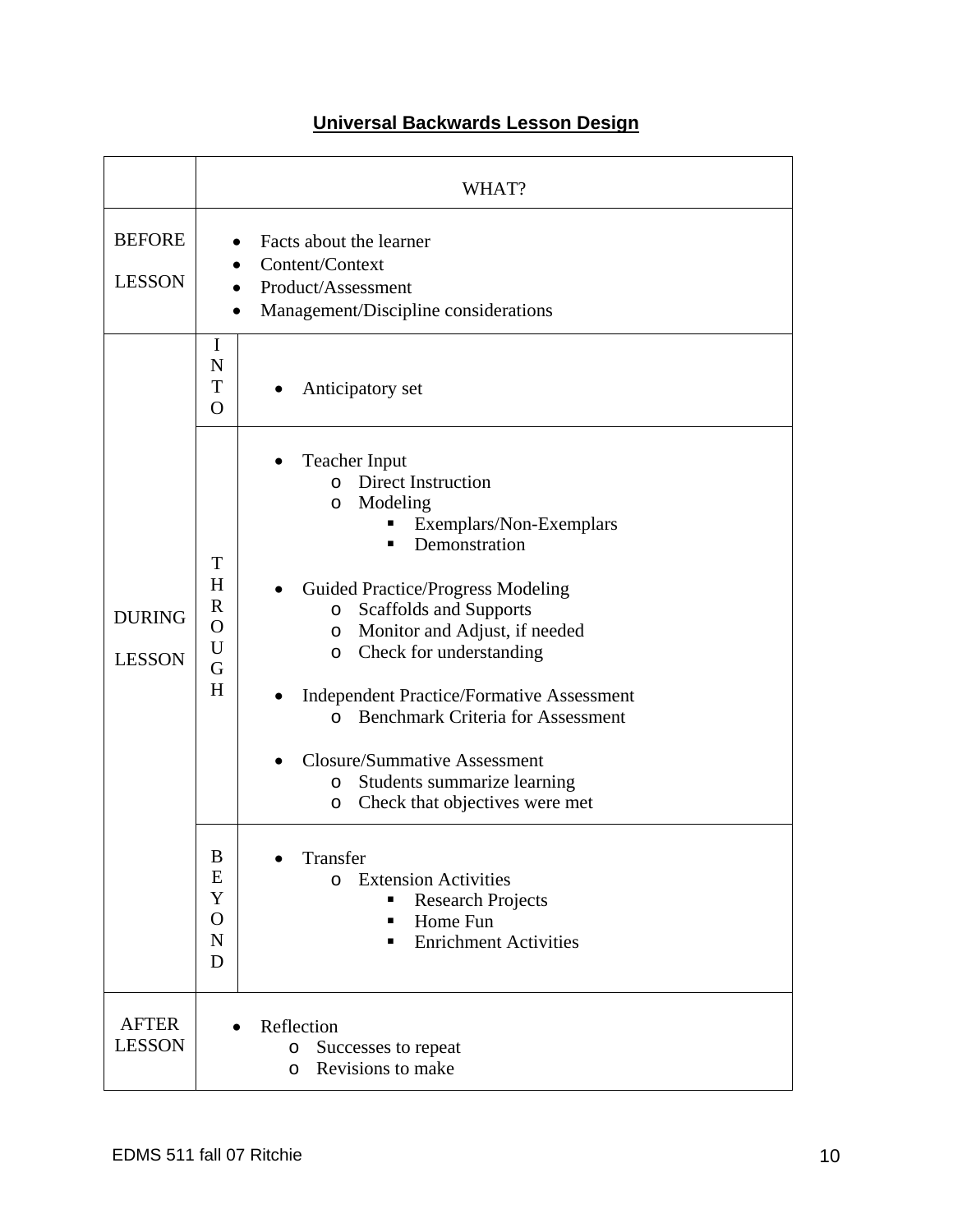## **Lesson Plan Format**

## **I. CONSIDERATIONS BEFORE THE LESSON**

#### **Facts about the Learners**

Who are my students and how do they learn? What forms of communication do my students use?

#### **Content/Context**

Content area(s) or discipline(s) Grade level(s) Content standards addressed Lesson's Objectives Prior knowledge and skills

#### **Product/Assessments**

In what varied authentic ways will students demonstrate accomplishment of the objectives?

What criteria will you use to judge students' success for each objective?

#### **Management/Discipline Considerations**

What materials and resources are needed? How will you incorporate technology? How will you handle the room arrangement? How will you handle student grouping? How will you handle student transitions and misbehavior?

#### **II. OPENING THE LESSON/** *INTO*

Anticipatory Set - How will you motivate and focus students?

#### **III. PROCESS/STEPS OF INTRUCTION/** *THROUGH*

#### **A. Teacher Input**

- 1. How will you describe and model skills?
- 2. How will you provide examples and non-examples?
- 3. How will teach to the objective(s)?
- 4. How will you actively involve all students?
- 5. What will the teacher do?
- 6. What will the student do?

#### **B. Guided Practice**

- 1. How will students practice alone?
- 2. How will you check for understanding?
- 3. What will your interventions consist of if the objectives are not being met?

## **C. Independent Practice/Formative Assessment**

What benchmark criteria will you look for to assess if students are meeting the objectives?

#### **D. Closure/Summative Assessment**

 How will you have students summarize their learning? How will you assess students have met the objectives?

### **IV. AFTER THE LESSON/***BEYOND*

#### **A. Transfer**

How will your structure opportunities for students to continue practice and transfer learning?

#### **B. Reflection**

- 1. What went well in the lesson and was it relevant and worthwhile?
- 1. What evidence do you have that the lesson went well?
- 2. What changes will you make to enhance learning?
- 3. What benefits do these changes have for the students and your effectiveness as a teacher?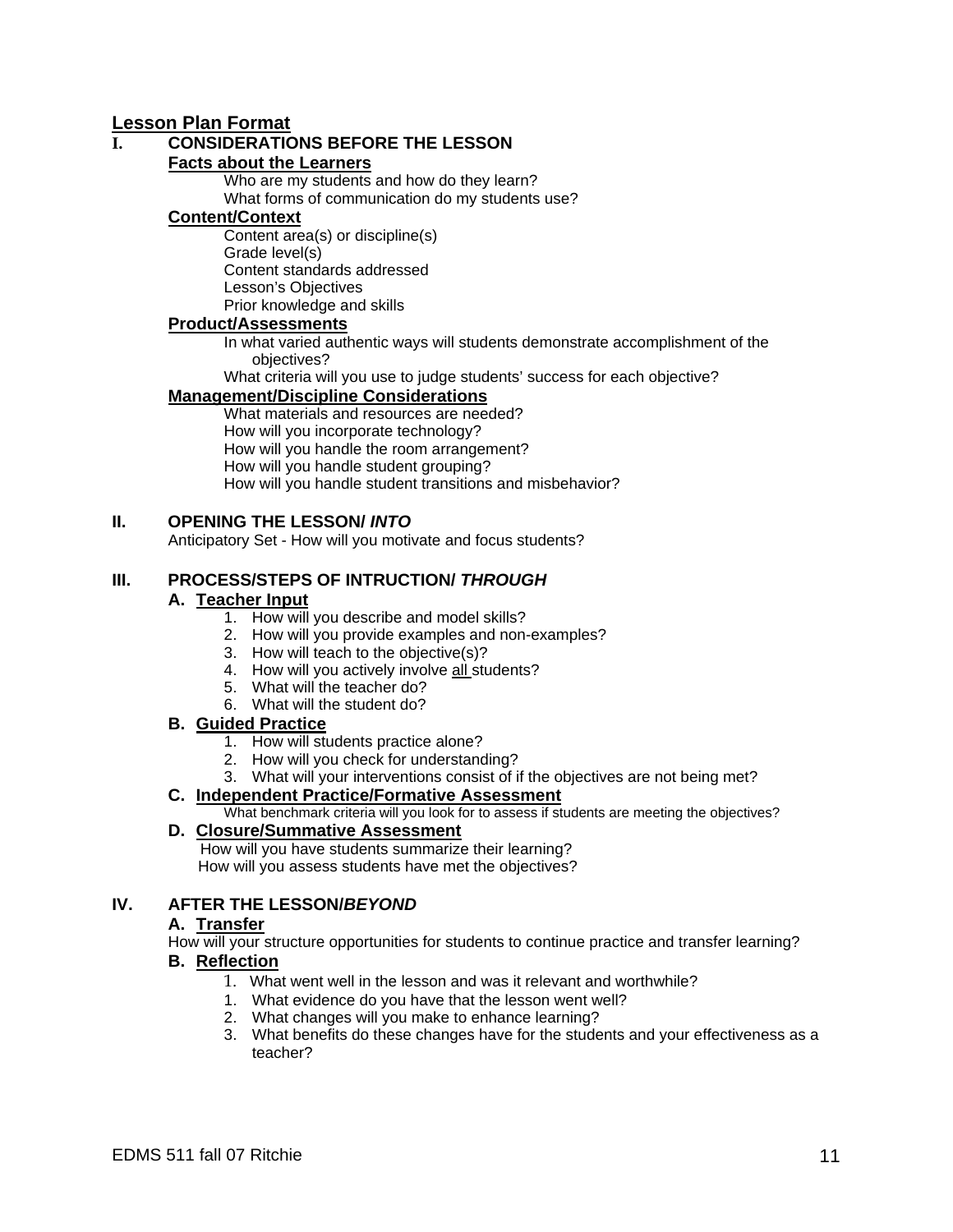## **Student Study Team (SST) Process 20 points**

- **Learner Objectives:** Knowledge and skill in conducting and participating in the Student Study Team general education pre-referral process
- **Assessment:** Teacher candidates apply their knowledge of the SST processes for avoiding special education referral by participating in a simulation of an Pre-Referral/Triad SST meeting regarding a child with a selected classroom challenge.

Teacher candidates create an annotated bibliography of 2 articles or Web sites that provide information about the student's challenge and strategies for supporting the student to be successful in the class

| Resource(s):           | Title and necessary information:                                                        |  |  |  |
|------------------------|-----------------------------------------------------------------------------------------|--|--|--|
| Textbooks              | Grant, Carl. A. & Gillette, Maureen. (2005). Learning to Teach Everybody's              |  |  |  |
|                        | Children: Equity, Empowerment and Education that is Multicultural. Thomson &            |  |  |  |
|                        | Wadsworth. Chapter 5                                                                    |  |  |  |
|                        |                                                                                         |  |  |  |
|                        | Villa, R. A. and Thousand, J. S. (2005). Creating an Inclusive School ( $2^{nd}$ ed.).  |  |  |  |
|                        |                                                                                         |  |  |  |
|                        | Alexandria, VA: Association for Supervision and Curriculum Development.                 |  |  |  |
| <b>Other Resources</b> | SST Lecturette by Jacqueline Thousand, Professor, CSUSM, College of Education           |  |  |  |
|                        |                                                                                         |  |  |  |
|                        | Choate, J.S. (2000) Successful inclusive teaching: Proven ways to detect and            |  |  |  |
|                        | correct special needs (3 <sup>rd</sup> ed.) Boston: Allyn & Bacon. (ISBN 0-205-30621-7) |  |  |  |
|                        | Chapter 1 & 16                                                                          |  |  |  |
|                        |                                                                                         |  |  |  |
|                        |                                                                                         |  |  |  |
|                        | Kluth, P., Villa, R., & Thousand, J. (Dec. 2001/Jan 2002) 'Our school doesn't offer     |  |  |  |
|                        | inclusion' and other legal blunders. Educational Leadership, 59 (4), 24 - 27.           |  |  |  |
| Video (WebCT)          | Video Segment #1 "Promoting Success for All Students" The Inclusion Series              |  |  |  |
|                        | (1998) Weland Prods/KCET and Allyn & Bacon. (ISBN 0-205-29111-2)                        |  |  |  |
|                        |                                                                                         |  |  |  |
|                        | Video Segment # 3 "Working Together - The Collaborative Process" The Inclusion          |  |  |  |
|                        |                                                                                         |  |  |  |
|                        | Series (1998) Weland Prods/KCET and Allyn & Bacon. (ISBN 0-205-29111-2)                 |  |  |  |

#### **TASK AND GUIDELINES**

#### **Context**

The Student Study Team (SST) process is a general education function and general education teacher responsibility. It is a state-mandated prevention and intervention process and structure that must exist at every California school. The SST process is designed to address students' learning needs PRIOR to even thinking about referral for special education assessment. Some disabilities are more obvious and present themselves prior to school entry. Other high incident disabilities such as learning disabilities (e.g., language, mathematics, written expression) often develop in response to academic demands. Further, there are a great many children without disabilities who struggle in school because English is not their first language or because the instructional approaches used by their teachers do not match their learning styles (i.e., preferred areas of Multiple Intelligences). Most students respond positively when their classroom teachers seeks ideas and support from professional peers through the SST process.

#### **Objectives**

The objectives of having you participate in a mock Pre-Referral/Triad SST meeting are to give you the opportunity to:

- demonstrate effective use of the SST model
- examine the various roles of the SST members
- examine support options for students based upon their unique individual characteristics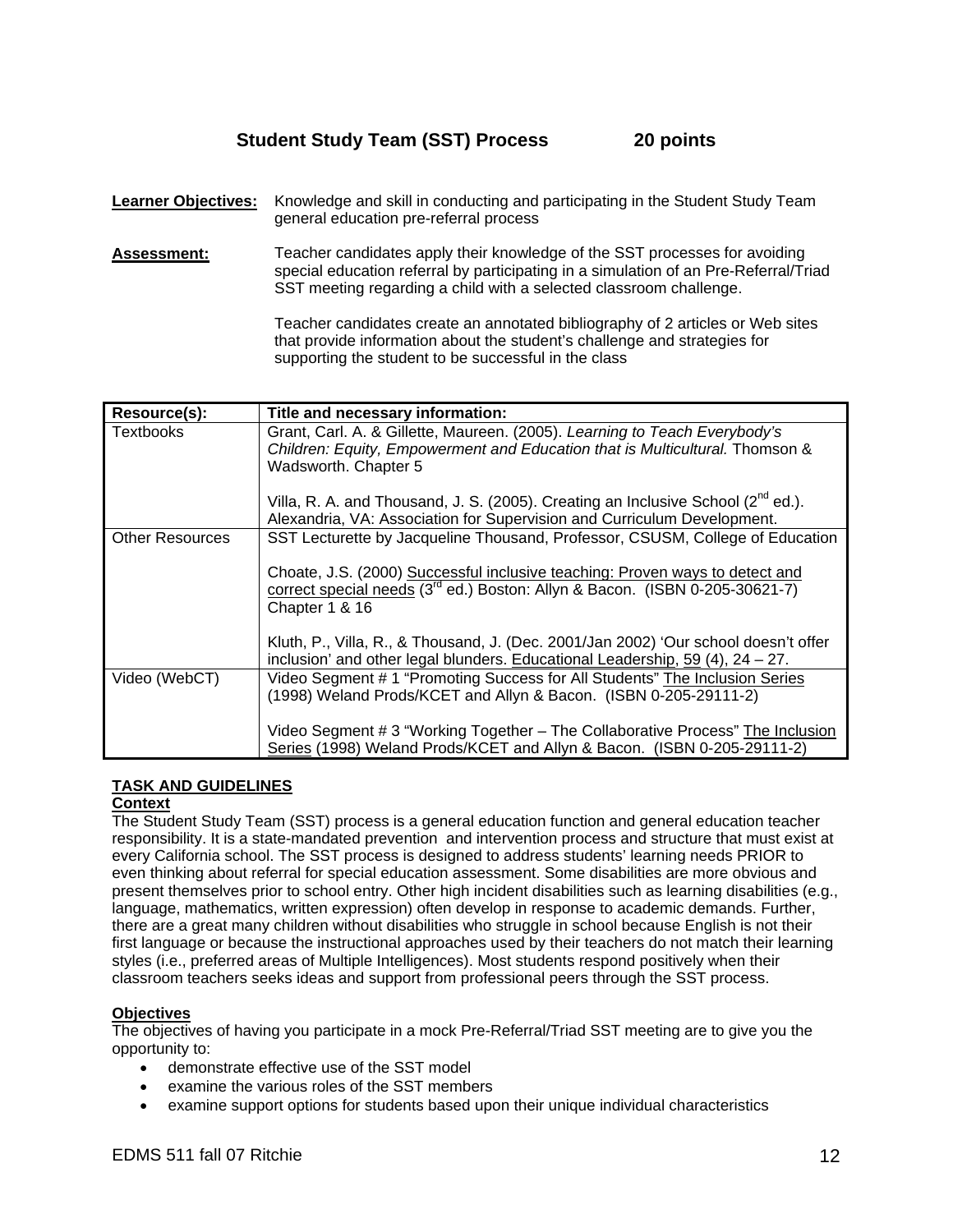- demonstrate the use of prereferral strategies as the preferred response (over formal special education referral) to resolve problems
- clarify the initial procedures involved in identifying students for special education support **Preparation**
	- Read the SST Lecturette and Chapter 16 of Choate.
	- Visit a Web site that you find
	- Watch the video segments #1 of the Inclusion Series that models the SST process and the elements of effective collaborative teaming.

#### **Assignment Description**

#### **The Tasks:**

- Complete a Pre-Referral/Triad packet with observed characteristics of the student's behavior and learning or behavioral challenges, how the child's characteristics affect school performance, and possible strategies for supporting the student.
- Meet in a Triad model and discuss your student.
- Complete the SST Summary Sheet with each column filled out in items that would be covered in an SST.
- On your own, find two annotated articles and/or web sites that provide information about the challenging student characteristic and strategies for supporting the student. Each annotation is to include a starting paragraph the briefly summarizes the article. A second paragraph will summarize your reaction (e.g., interesting new information, conflicting perspectives, challenging point) to the article. Explain how the article or website would support modifications or strategies for your student. Each article or website reflection needs to be one page. Use APA format in referencing the article or web site.
- In a 2 page reflection respond to the following prompts.
	- Articulate the rationale for inclusive educational opportunities for all students.
	- What were the strengths and needs of the student you had an Pre-Referral/Triad SST meeting for?
	- What principles of universal design guided the group's decision for differentiating instruction?
	- What strategies were identified to support the student? Provide examples of natural peer supports (e.g., partner learning, peer tutoring, classroom meetings), collaborative teaching and learning methods, and other appropriate materials and technologies (including assistive technologies) to a) create a caring classroom community in which students value one another's differences, b) develop the social competence of and relationships among class members, and c) meet the educational and social/emotional needs of the student.
	- Describe what your role will be at future SST meetings?
	- How will you prepare for SST meetings?
	- What was useful about this experience?
	- How will this experience inform your teaching?

For further reading: Kluth, P., Villa, R., & Thousand, J. (Dec. 2001/Jan 2002) 'Our school doesn't offer inclusion' and other legal blunders. Educational Leadership, 59 (4), 24 – 27.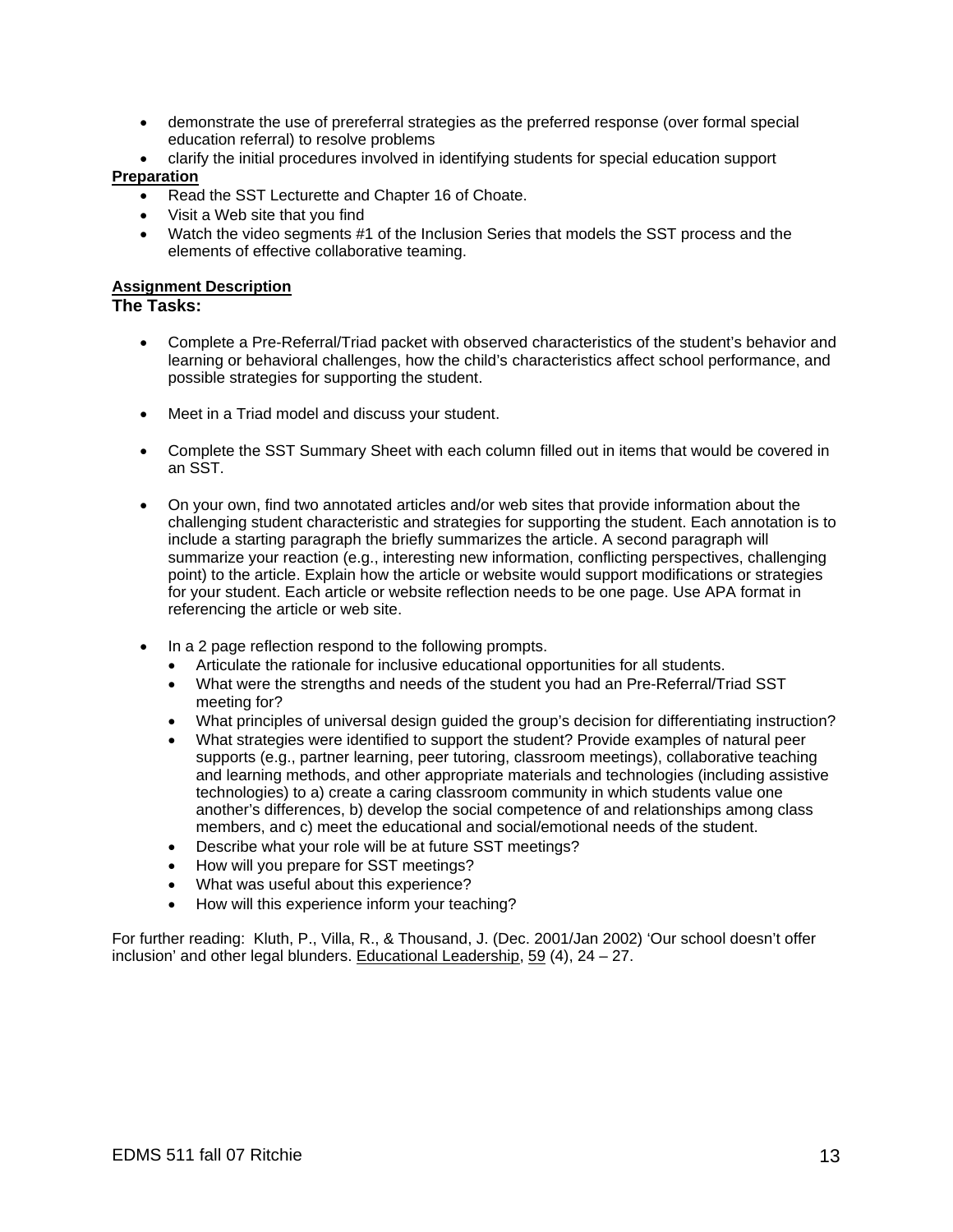# **Student Study Team (SST) Pre-Referral/ Triad Packet Rubric**

| <b>Element</b>                                                                                                                                                | <b>Unsatisfactory</b><br>1 point                                                               | <b>Satisfactory</b><br>2-3 points                                                                                                                                     | Outstanding<br>4 points                                                                                                                                                                        | <b>Total</b> |
|---------------------------------------------------------------------------------------------------------------------------------------------------------------|------------------------------------------------------------------------------------------------|-----------------------------------------------------------------------------------------------------------------------------------------------------------------------|------------------------------------------------------------------------------------------------------------------------------------------------------------------------------------------------|--------------|
| <b>Completion of Pre-</b><br><b>Referral packet</b>                                                                                                           | Little or no effort<br>at completing<br>packet                                                 | Satisfactorily<br>completes the Pre-<br><b>Referral Packet</b><br>(some items<br>incomplete or not<br>sincerely<br>accomplished)                                      | Thorough completion of all<br>aspects of packet: SST<br>Summary Worksheet,<br>Interview with the teacher,<br><b>Triad Summary Sheet, Report</b><br>of Parent Conference                        |              |
| <b>Knows Student and</b><br><b>Family</b><br>(As Indicated on Student<br>Data Sheet, Report of<br><b>Parent Conference,</b><br><b>Interview with Teacher)</b> | Few of the<br>student's<br>strengths,<br>needs.<br>language, and<br>culture are<br>understood. | The student's<br>strengths, needs,<br>language, and culture<br>are understood and<br>addressed in triad.                                                              | The student's strengths,<br>needs, language, and culture<br>are understood so well that the<br>teacher can incorporate the<br>child's life outside of school<br>into the triad.                |              |
| Development of<br><b>Suggested</b><br><b>Modifications/Strategies</b><br>(found in pre-referral<br>triad summary sheet)                                       | <b>The</b><br>modification is<br>vague or<br>inappropriate for<br>the student.                 | The<br>modification/strategy<br>somewhat<br>demonstrates an<br>understanding of the<br>student's uniqueness<br>and addresses the<br>student's strengths<br>and needs. | The modification/strategy<br>recommended supports<br>student's uniqueness and<br>addresses the student's<br>strengths and needs for<br>academic, social/emotional,<br>and physical objectives. |              |
| Description of the<br><b>Effectiveness of</b><br><b>Modifications/strategies</b><br>(after triad-from<br>summary sheet)                                       | Little or no<br>description of<br>strategies used<br>in classroom.                             | Adequate description<br>of strategies used in<br>classroom                                                                                                            | Complete description of<br>strategies used in classroom<br>(after the two-week period)                                                                                                         |              |
| <b>Use of Resources</b>                                                                                                                                       | Insincere or<br>incomplete<br>resource list or<br>reflection.                                  | Less than two<br>resources completed<br>thoroughly.                                                                                                                   | Two resources and reflection<br>completed per instructions.                                                                                                                                    |              |
| <b>Total</b>                                                                                                                                                  |                                                                                                |                                                                                                                                                                       |                                                                                                                                                                                                | /20          |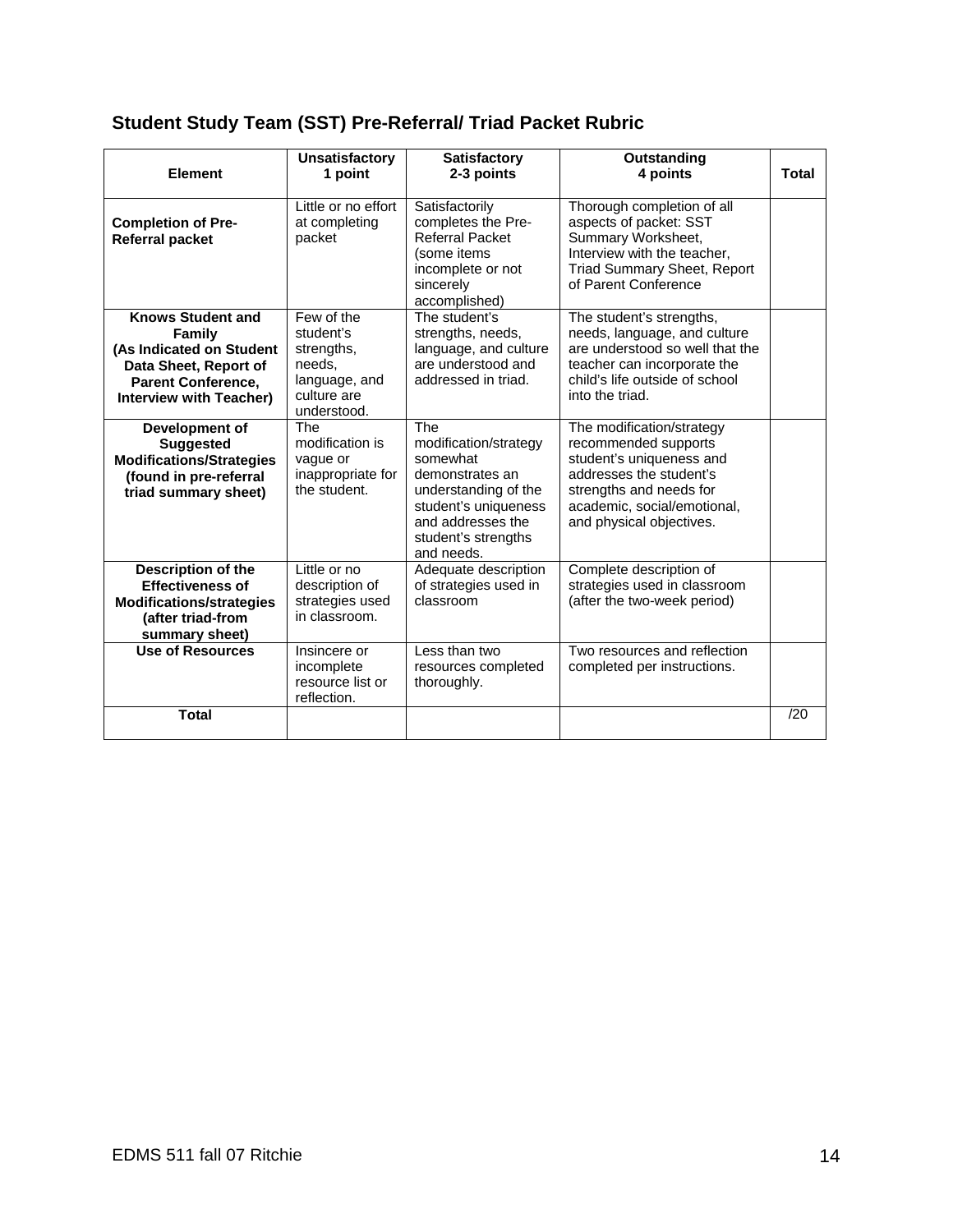## **EDMS 511 Classroom Management 20 points**

**Learner Objective**: Teacher candidates will design a classroom management project that demonstrates an understanding of the classroom as a community, classroom set up/design, establish routines, and classroom expectations.

**Assessment**: Teacher candidates will write a 4-page classroom management document that incorporates the following:

**Page One:** explain how you will turn your classroom into a community. Use some of the bonding and connecting strategies from the video.

**Page Two**: Complete classroom set up

at:http://teacher.scholastic.com/tools/class\_setup/ Add 20 students, desks, door, windows, computers, bulletin board, blackboards, etc.

**Page Three:** Discuss at lest five routines and procedures that you will use in your classroom. One research-based resource will be explained in greater detail. **Page Four:** Cite and discuss three to five classroom expectations or rights and responsibilities. Defend your choices and discuss one research-based resource. **Page Five:** Document the sources for your resources in APA format.

|                     | Need a Tutor? (0)    | You'll Get By (2)         | Awesome (4pts)           |
|---------------------|----------------------|---------------------------|--------------------------|
| Classroom as a      | Little or no         | Decent explanation and    | Thorough explanation     |
| Community           | explanation or list  | a few strategies          | of the classroom as a    |
|                     | of strategies        | explained but not in      | community including      |
|                     |                      | detail                    | strategies               |
| Classroom Set-Up    | Little or no sincere | Fair effort at creating a | Sincere effort to create |
|                     | effort at creating a | classroom                 | a classroom              |
|                     | classroom            | environment. Some         | environment with         |
|                     | environment          | elements missing.         | required elements        |
| Routines and        | Little or no         | Fair explanation of       | Thorough explanation     |
| <b>Procedures</b>   | explanation or       | most routines and/or      | of 5 routines and        |
|                     | research-based       | research-based            | research-based           |
|                     | resource             | resource                  | resource                 |
| Classroom           | Little or no         | Fair explanation of       | Thorough explanation     |
| Expectations        | explanation or       | classroom expectations    | of 3-5 classroom         |
|                     | research-based       | and/or research-based     | expectations and         |
|                     | resource             | resource                  | research-based           |
|                     |                      |                           | resource                 |
| Format/Sources      | APA format not       | APA format followed       | APA format followed      |
|                     | follow and           | and greater than two      | and no more than two     |
|                     | insincere            | grammar/spelling error    | grammar/spelling errors  |
|                     | grammar/spelling     |                           |                          |
|                     | effort               |                           |                          |
| <b>Total Points</b> |                      |                           |                          |
|                     |                      |                           |                          |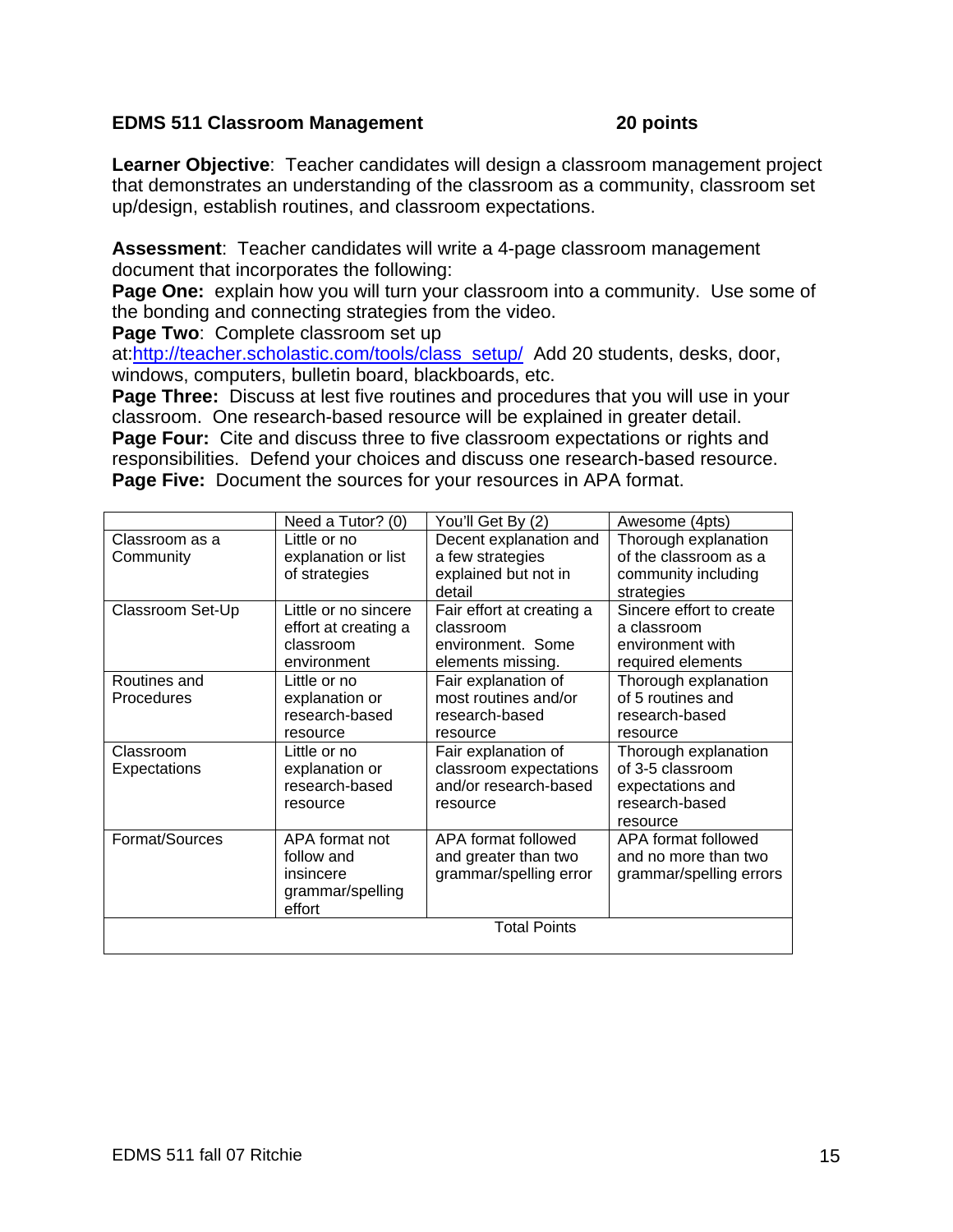## **Electronic Portfolio - TaskStream 10 points**

Learner Objectives: Knowledge and skill in creating an electronic portfolio.

**Assessment:** Teacher candidates apply what they have learned from the required assignments to the TPE's designated in a cogent, first person reflection in TaskStream.

> Teacher candidates will include all necessary components in their final submission of the electronic portfolio.

| Resource(s):          | Title and necessary information:                                                                                                                                 |  |  |
|-----------------------|------------------------------------------------------------------------------------------------------------------------------------------------------------------|--|--|
| <b>WebCT Resource</b> | <b>TPE Writing Workshop PPT</b>                                                                                                                                  |  |  |
|                       |                                                                                                                                                                  |  |  |
| Internet Site(s)      | http://lynx.csusm.edu/coe/eportfolio/index.asp                                                                                                                   |  |  |
|                       | This will take you to the CSUSM COE website where you can get help with how to                                                                                   |  |  |
|                       | create your electronic portfolio and information on the required elements.                                                                                       |  |  |
|                       | http://www.taskstream.com<br>This is the TaskStream home page where you will register for Taskstream and<br>return to when working on your electronic portfolio. |  |  |

**Task Guidelines for Electronic Portfolio – Taskstream TPEs**

The purpose of the portfolio is to assess how well you meet the TPEs. Although all the artifacts you place (more than 1 per TPE) in your portfolio have been assessed/graded by your professors, it is not clear if you have a thorough understanding of the TPEs and can make the connection between the assignments completed in class with the teaching you have experienced and the TPEs. Your task to write a cogent reflective essay for each TPE on how the artifacts you have chosen provide evidence that shows you have demonstrated meeting each TPE. Each narrative must include a: a) description b) analysis and c) reflection.

**Responses to TPE's 6d, 9 and 10:** It is important to recognize that the TPEs are threaded throughout the credential program, as a whole, and are addressed multiple times in each course. Even though we are referencing and seeking to understand many TPEs in this course, you are specifically responsible for writing a response for TPE **6d, 9 and 1o** in the Task Stream Electronic Portfolio.

Each assigned response will relate to course assignments, discussions, and/or readings that provide a deeper understanding of the specified TPE. As you write, the goal is to describe your learning as it relates to the TPE, to analyze artifacts (assignments) and explain how they are evidence of your learning, and to reflect on the significance of your learning (the "so what") and where you need to go next related to the TPE. A four paragraph structure will help you develop your response. It is suggested to type your response into a *Word* document and paste it into Taskstream once you have proofed it for spelling, grammar and understanding.

#### **TPE Narrative Response Structure**

#### **· 1st paragraph: Description**

Introduction to your response that uses the words of the TPE. DO NOT restate the TPE; instead, introduce your reader to the focus of your response as it relates to the TPE. This is basically an extended thesis statement related to the TPE. Use first person language. Introduce the names of the pieces of artifact evidence you will explain and analyze in paragraph 2 and 3.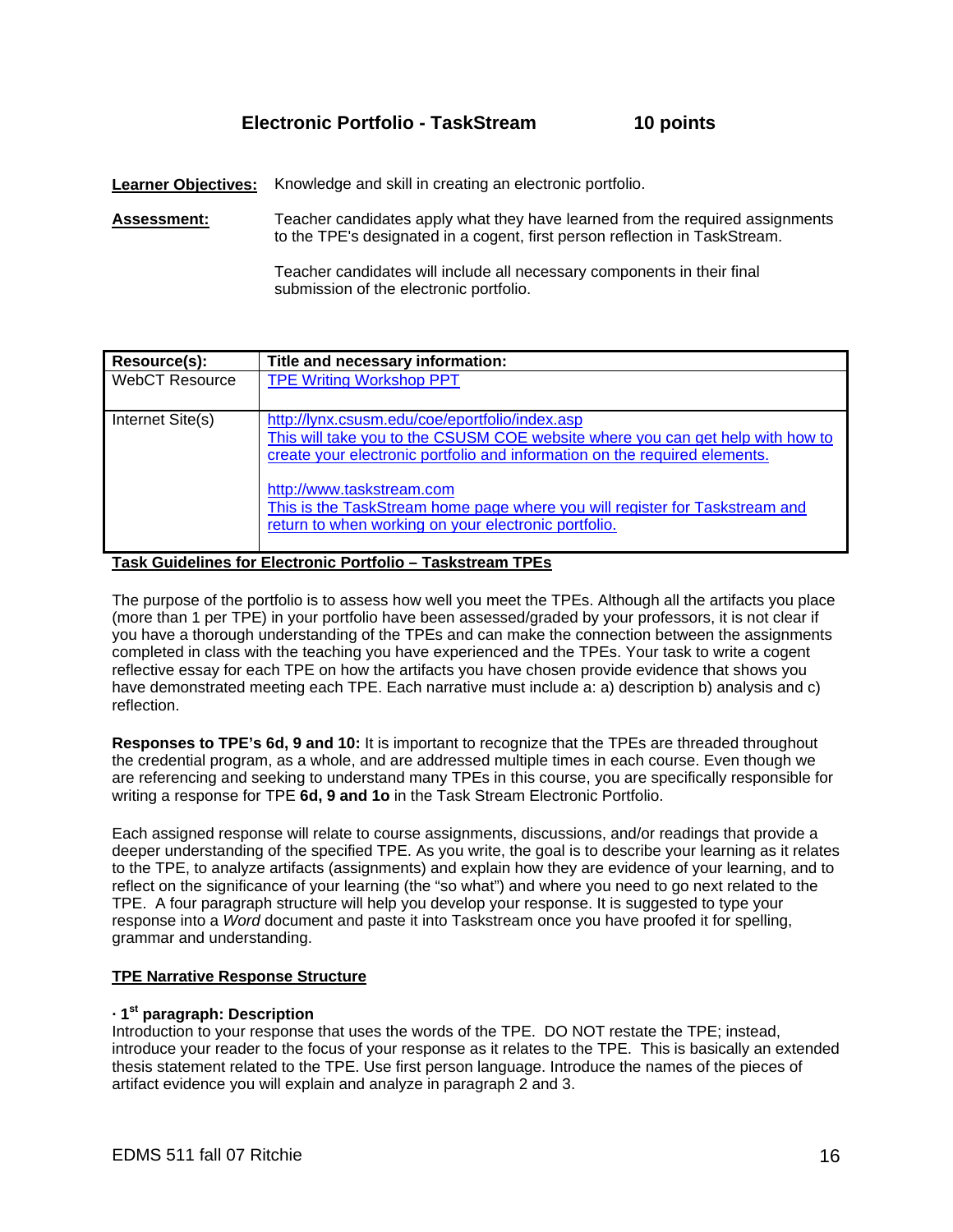#### **2nd paragraph: Analysis of #Artifact Evidence #1**

Explain how one attached artifact is evidence of your learning related to the TPE. The key here is "evidence." How does this artifact prove that you have learned something specific related to this TPE? Describe, analyze and reflect on your artifact here.

#### **· 3rd paragraph: Analysis of #Artifact Evidence #2**

Explain how another attached artifact is evidence of your learning related to the TPE. Describe, analyze and reflect on your artifact here.

#### **· 4th paragraph: Reflection**

Reflect upon and summarize the significance of your learning overall (connected to the TPE) and explain what you still need to learn related to this TPE. This addresses the "so what?" or "the big picture" of your learning. How does knowing this impact you and students?

#### **· Upload your TPE Narrative Response in as a Text**

- Copy the complete TPE response in the word document
- Proof your TPE narrative response. Remember to use spell and grammar check.
- Open your Tasksteam account
- Go to "View My Work"
- Click on "CSUSM Multiple Subject Portfolio" this should take you to "#3 Edit Content"
- Go to the TPE number you are working on
- Go to "Add/Edit"
- Go to Text
- Paste your complete TPE response into the text box
- Check for completeness

#### • **Upload TPE Evidence Artifacts**

- 1. Open your Tasksteam account
- 2. Go to "View My Work"
- 3. Click on "CSUSM Multiple Subject Portfolio" this should take you to "#3 Edit Content"
- 4. Go to the TPE number you are working on
- 5. Go to "Add/Edit"
- 6. Go to Attachment
- 7. Name file. Choose the name you use to refer to the evidence within the TPE Narrative Response. Capitalize like a title.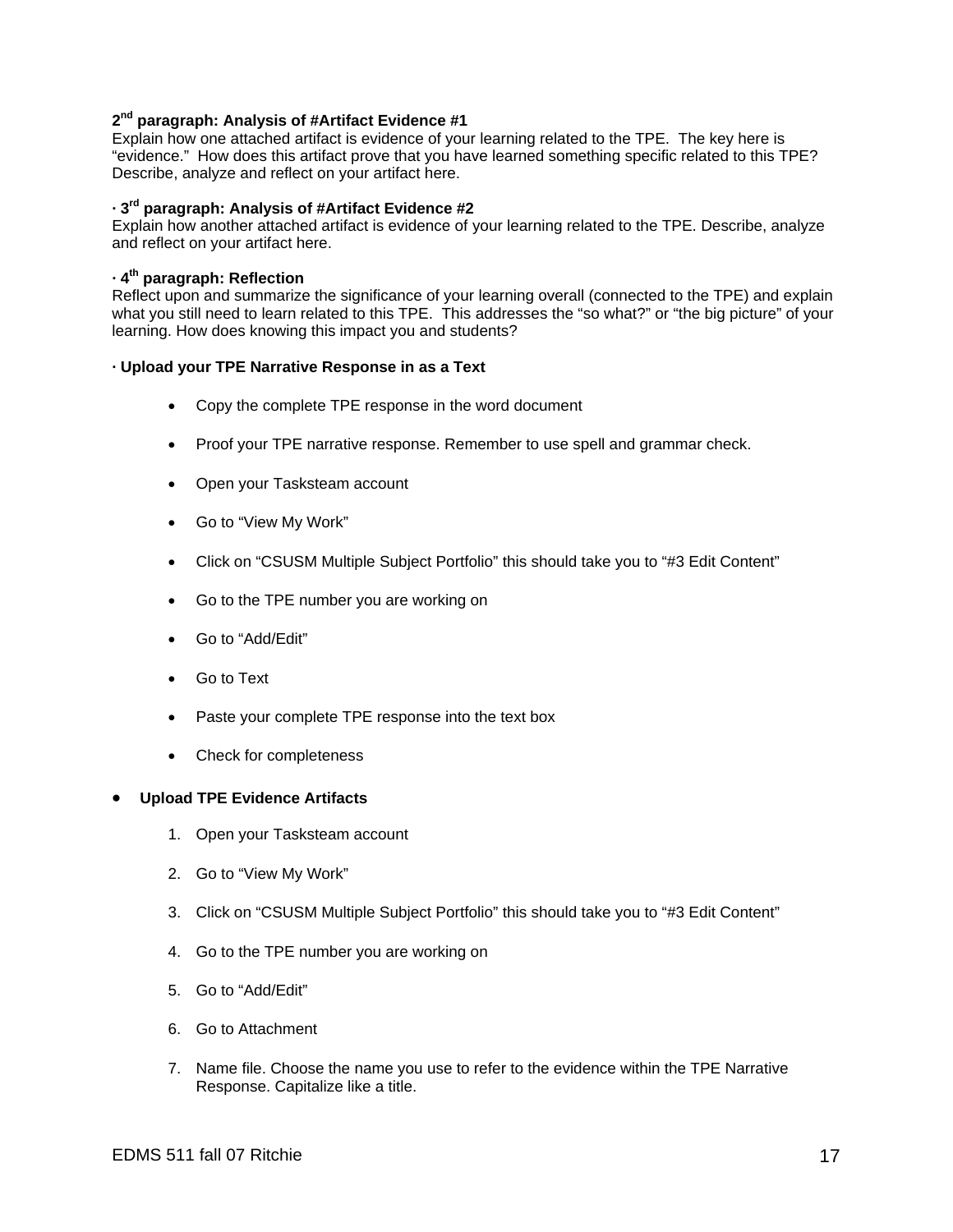- 8. Choose your file from your computer and upload your attachment
- 9. Describe your file. Write a sentence or two to elaborate on this evidence beyond it's name.
- 10. If you would like you can select standards that are aligned with the artifact and TPE.
- 11. Spell Check
- 12. Check for attachment format and completeness.

 Please be succinct in your writing; more is NOT better. State your ideas clearly and keep them grounded in the evidence of your learning as represented by your artifacts. When you submit each TPE response, you will receive feedback from the instructor that asks for revision or says that you are done. You will not get full credit for this assignment if you are asked to revise and you do not. Please continue to check your TaskStream portfolio until the instructor says you are done with each TPE response for the course. More details about using TaskStream will be given in class and can be found on WebCT.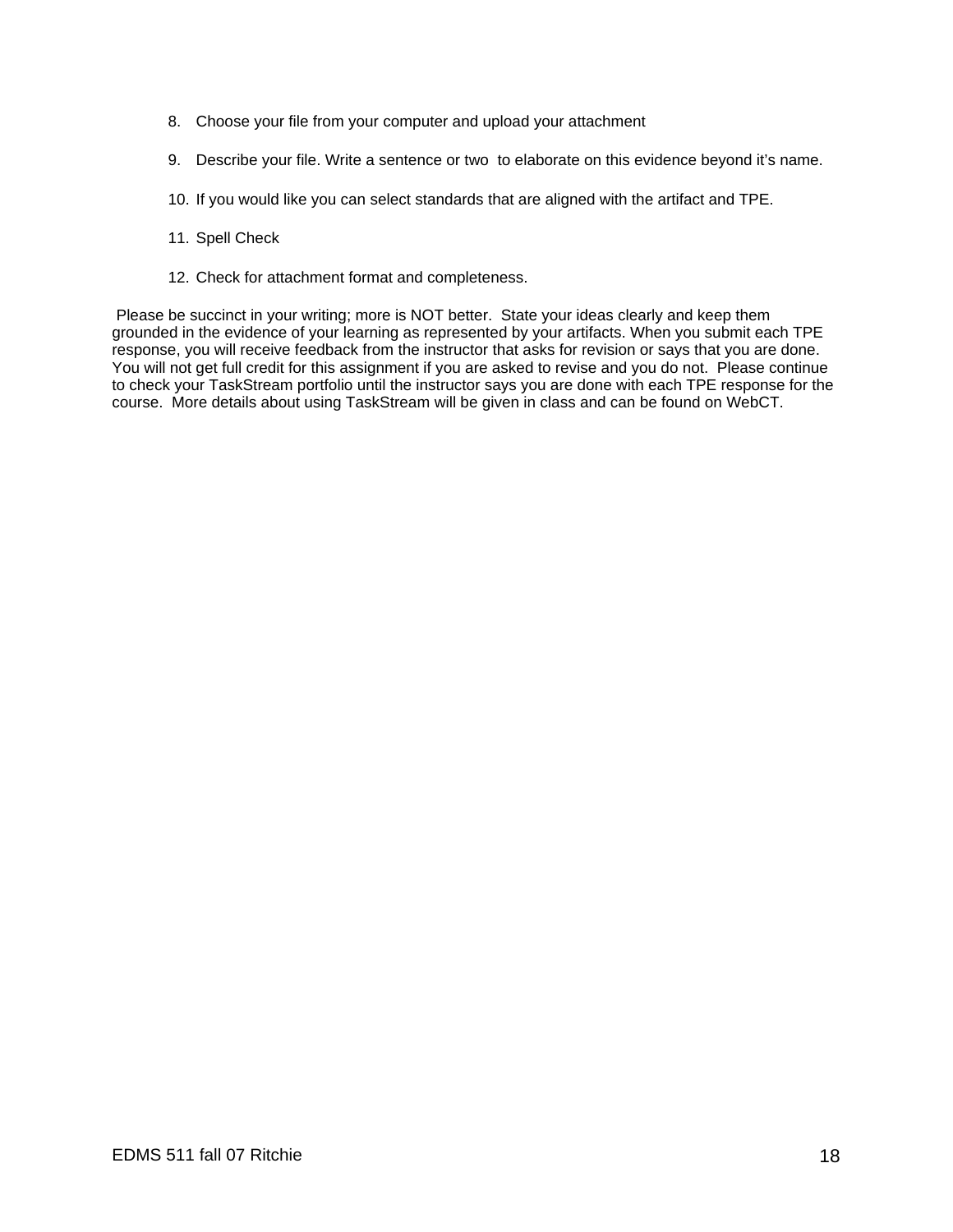# **TaskStream TPE Response Checklist**

*Your TPE response should include the following DESCRIPTION, ANALYSIS, and REFLECTION sequence and contain a minimum of two artifacts as evidence of your learning. Where possible, include artifacts from both your coursework and your field work.*  **Description Paragraph (DESCRIBE your learning relative to the TPE)** 

|                        | Description Paragraph (DESCRIBE your learning relative to the TPE)<br>Did you identify what part of the TPE you are addressing using language |  |
|------------------------|-----------------------------------------------------------------------------------------------------------------------------------------------|--|
|                        | from the TPE?<br>Did you give an overview of your learning related to the elements of the                                                     |  |
|                        | TPE you identified above?                                                                                                                     |  |
|                        | Did you name the artifacts you will be explaining in your following<br>paragraphs as evidence of your learning?                               |  |
|                        | Did you capitalize the name of your artifact attachments like a title?                                                                        |  |
|                        | Are you consistent about what you call your evidence?<br>Did you spell out acronym and then introduce acronym in a parenthesis?               |  |
|                        | Did you use first person language?                                                                                                            |  |
|                        | Evidence Paragraph (ANALYZE an artifact to demonstrate your learning)<br>Did you identify the artifact you are analyzing?                     |  |
|                        | Did you explain how this piece of evidence addresses elements of the                                                                          |  |
| $\bullet$              | TPE you outlined in your opening paragraph?<br>Is this artifact a good representation of the elements of this TPE-is it                       |  |
|                        | an effective representation of your learning related to this TPE?<br>Did you use first person language?                                       |  |
| $\bullet$<br>$\bullet$ | Did you attach your artifact to your response in TaskStream?                                                                                  |  |
|                        | Does your attachment have an appropriate title and short descriptor?<br>Evidence Paragraph (ANALYZE an artifact to demonstrate your learning) |  |
|                        | Did you identify the artifact you are analyzing?                                                                                              |  |
| $\bullet$              | Did you explain how this piece of evidence addresses elements of the<br>TPE you outlined in your opening paragraph?                           |  |
| $\bullet$              | Is this artifact a good representation of the elements of this TPE-is it                                                                      |  |
| $\bullet$              | an effective representation of your learning related to this TPE?<br>Did you use first person language?                                       |  |
| $\bullet$              | Did you attach your artifact to your response in TaskStream?                                                                                  |  |
|                        | Does your attachment have an appropriate title and short descriptor?<br>Reflection Paragraph (REFLECT on your learning and next steps)        |  |
| $\bullet$              | Did you reflect upon and summarize the significance of your learning                                                                          |  |
| $\bullet$              | overall (connected to the TPE)<br>Did you explain what you still need to learn related to this TPE?                                           |  |
| $\bullet$              | Did you use first person language?                                                                                                            |  |
|                        |                                                                                                                                               |  |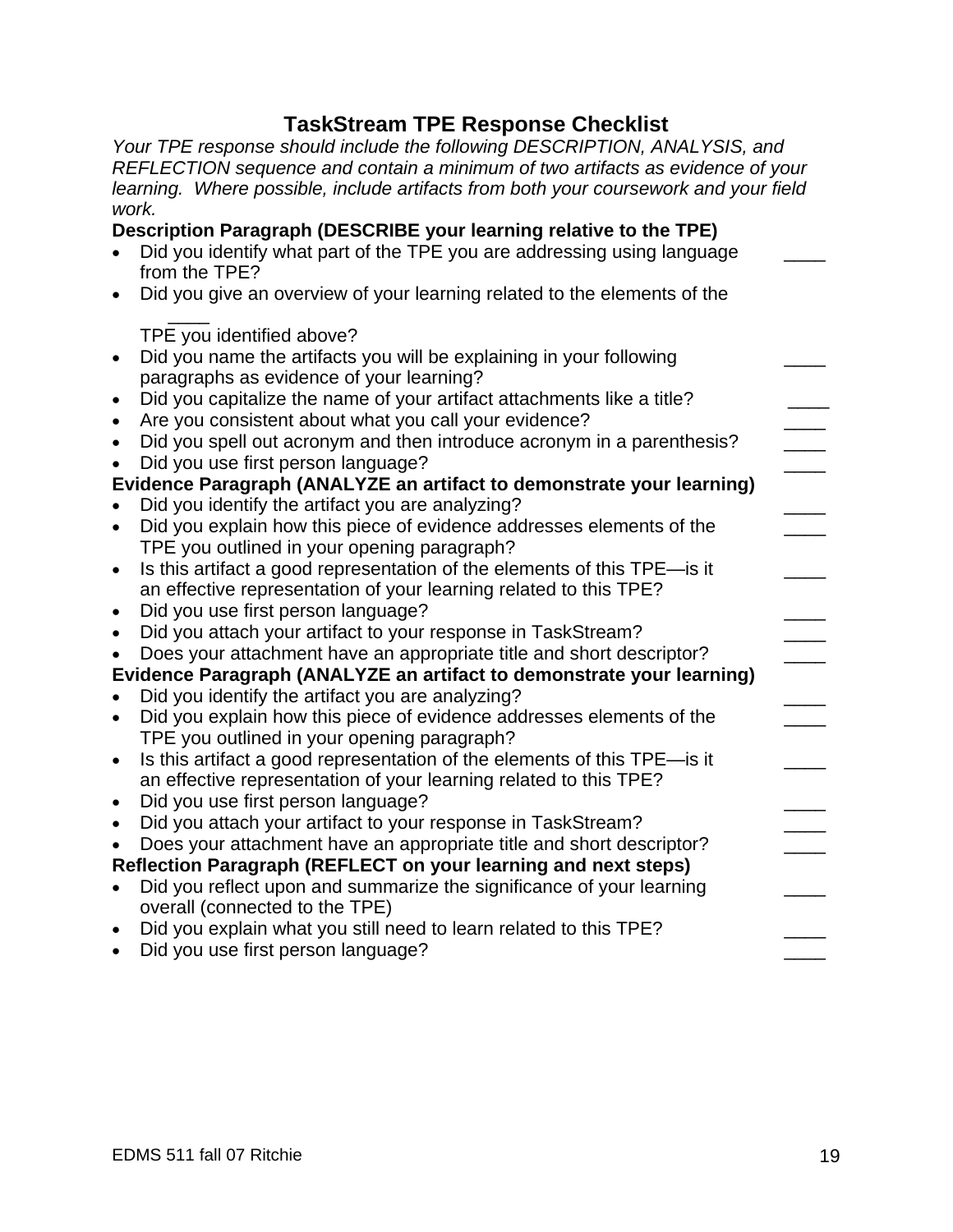## **Peer Teaching Demonstration 10 points**

| <b>Learner Objectives:</b> Develop as an instructor by preparing and organizing class discussion around an |
|------------------------------------------------------------------------------------------------------------|
| assigned reading.                                                                                          |

**Assessment:** Discussion activity including depth, analysis, and organization.

#### **Preparation-** Carefully read assigned chapter/article.

#### **Process**

You are required to sign up to facilitate discussion on the assigned readings for one class session. You will work with a partner to prepare a 15-20 minute discussion/lesson/activity about the reading. The activity should engage the class and allow us to examine the materials in a meaningful way. In other words, don't prepare a summary lecture. This will be a group graded assignment.

### **Peer Teaching Presentation Rubric**

| <b>Task &amp; Criteria</b> | Approaching = 0.5<br>point                                                         | Proficient $= 1.5$ points                                                                                                                     | $Exceeds = 2 points$                                                                                                                                                                          |
|----------------------------|------------------------------------------------------------------------------------|-----------------------------------------------------------------------------------------------------------------------------------------------|-----------------------------------------------------------------------------------------------------------------------------------------------------------------------------------------------|
| Content                    | Covered some of the<br>key points in most<br>readings                              | Covered Key points in<br>some of the readings                                                                                                 | Covered key points of all<br>readings                                                                                                                                                         |
| Handouts                   | Reviewed some of the<br>readings &<br>Used graphic organizer<br>to review readings | Reviewed the key points<br>of all readings &<br>Used graphic organizer<br>to review readings                                                  | Reviewed the key points<br>of all readings &<br>Used graphic organizer<br>to review readings &<br>Made connections<br>across the readings                                                     |
| Activity                   | Provide an activity for all<br>to participate                                      | Activity was engaging for<br>the full presentation                                                                                            | Gave classmates an<br>opportunity to try apply<br>the theory into practice<br>and reflect on their<br>experience                                                                              |
| Application of<br>Readings | Provide tangible<br>examples of the<br>readings in teaching and<br>learning        | Provide classmates<br>tangible practice of the<br>readings                                                                                    | Made connections<br>across readings                                                                                                                                                           |
| Presentation               | Basic presentation but<br>did not complete in<br>required timeframe                | Discussion/activity/lesso<br>n was less than 20<br>minutes, was engaging<br>and the class could<br>assess if they<br>understood the material. | <b>Group Presentation was</b><br>cohesive and<br>discussion/activity/lesson<br>was less than 20<br>minutes, was engaging<br>and the class could<br>assess if they understood<br>the material. |
| <b>Total Points</b>        |                                                                                    |                                                                                                                                               | /10                                                                                                                                                                                           |